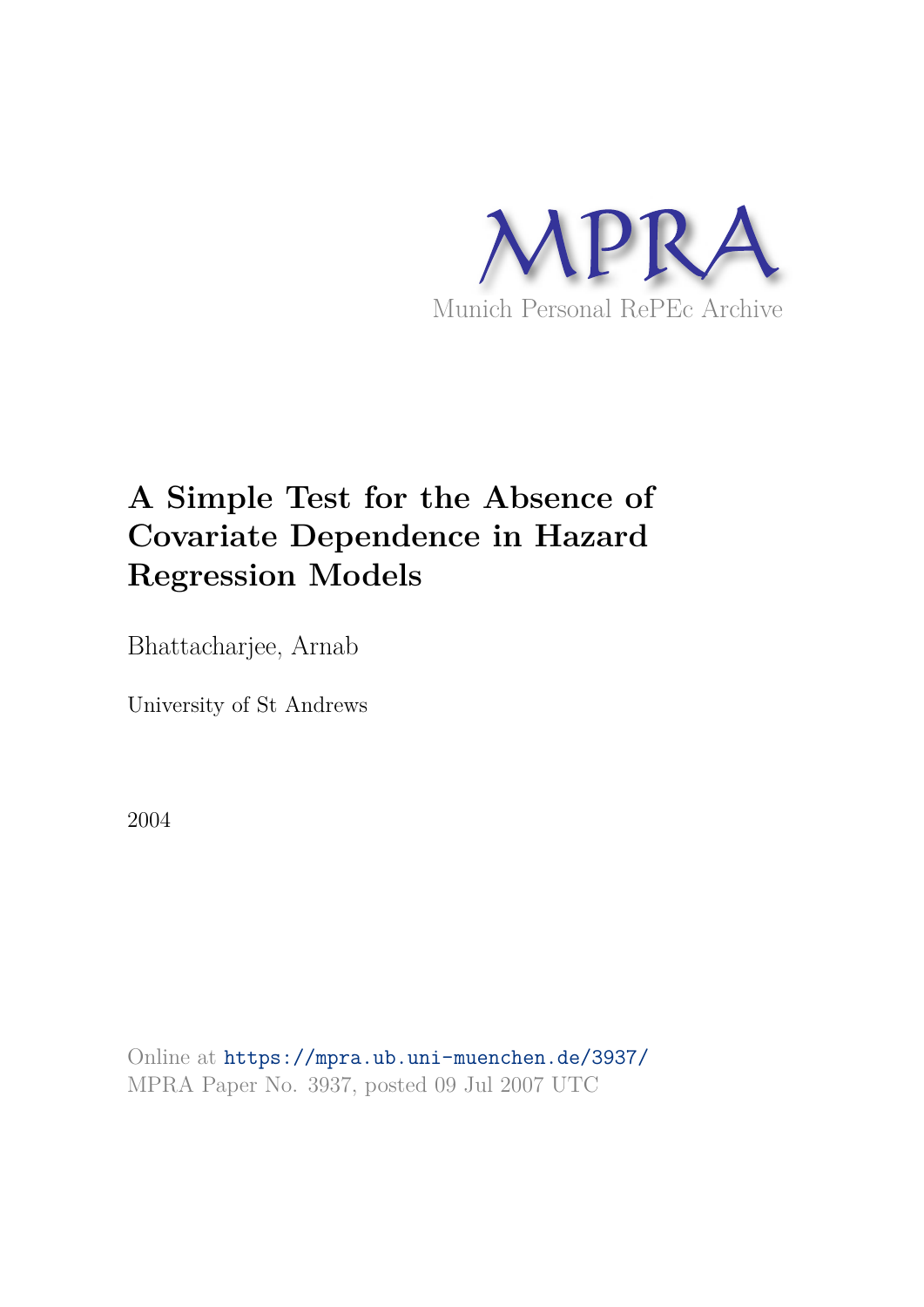# A Simple Test for the Absence of Covariate Dependence in Hazard Regression Models

Arnab Bhattacharjee<sup>\*</sup> School of Economics and Finance University of St. Andrews, UK.

#### Abstract

This paper extends commonly used tests for equality of hazard rates in a two-sample or  $k$ -sample setup to a situation where the covariate under study is continuous. In other words, we test the hypothesis  $H_0 : \lambda(t|x) = c(t)$  for all x against the omnibus alternative  $(H_1: \text{not } H_0)$  as well as more specific alternatives, when the covariate  $X$  is continuous. The tests developed are particularly useful for detecting trend in the underlying conditional hazard rates (i.e., when the alternative hypothesis is  $H_1^*$ :  $\lambda(t|x_1) \geq \lambda(t|x_2)$  for all  $t$  whenever  $x_1 > x_2$ , or changepoint trend alternatives (such as  $H_1^{**}$ : there exists  $x^*$  such that  $\lambda(t|x)$   $\uparrow$  x whenever  $x < x^*$  and  $\lambda(t|x) \downarrow x$  whenever  $x > x^*$ ). Asymptotic distribution of the test statistics are established and small sample properties of the tests are studied. An application to the effect of aggregate  $Q$  on corporate failure in the UK shows evidence of trend in the covariate effect, whereas a Cox regression model failed to detect evidence of any covariate effect. Finally, we discuss an important extension to testing for proportionality of hazards in the presence of individual level frailty with arbitrary distribution.

*Keywords*: Covariate dependence; Continuous covariate; Two-sample tests; Trend tests, Proportional hazards, Frailty, Linear transformation model.. *JEL Classification*: C12, C14, C41.

<sup>¤</sup>Address: School of Economics and Finance, University of St. Andrews, Castlecli¤e, St. Andrews KY16 9AL, UK. Tel: +44 1334 462423. e-mail: ab102@st-andrews.ac.uk This work was supported by the KPMG. The author thanks Elja Arjas, Sean Holly, Hashem Pesaran, Debasis Sengupta, and participants at the 58th European Meeting of the Econometric Society (Stockholm, 2003) for their valuable comments and suggestions.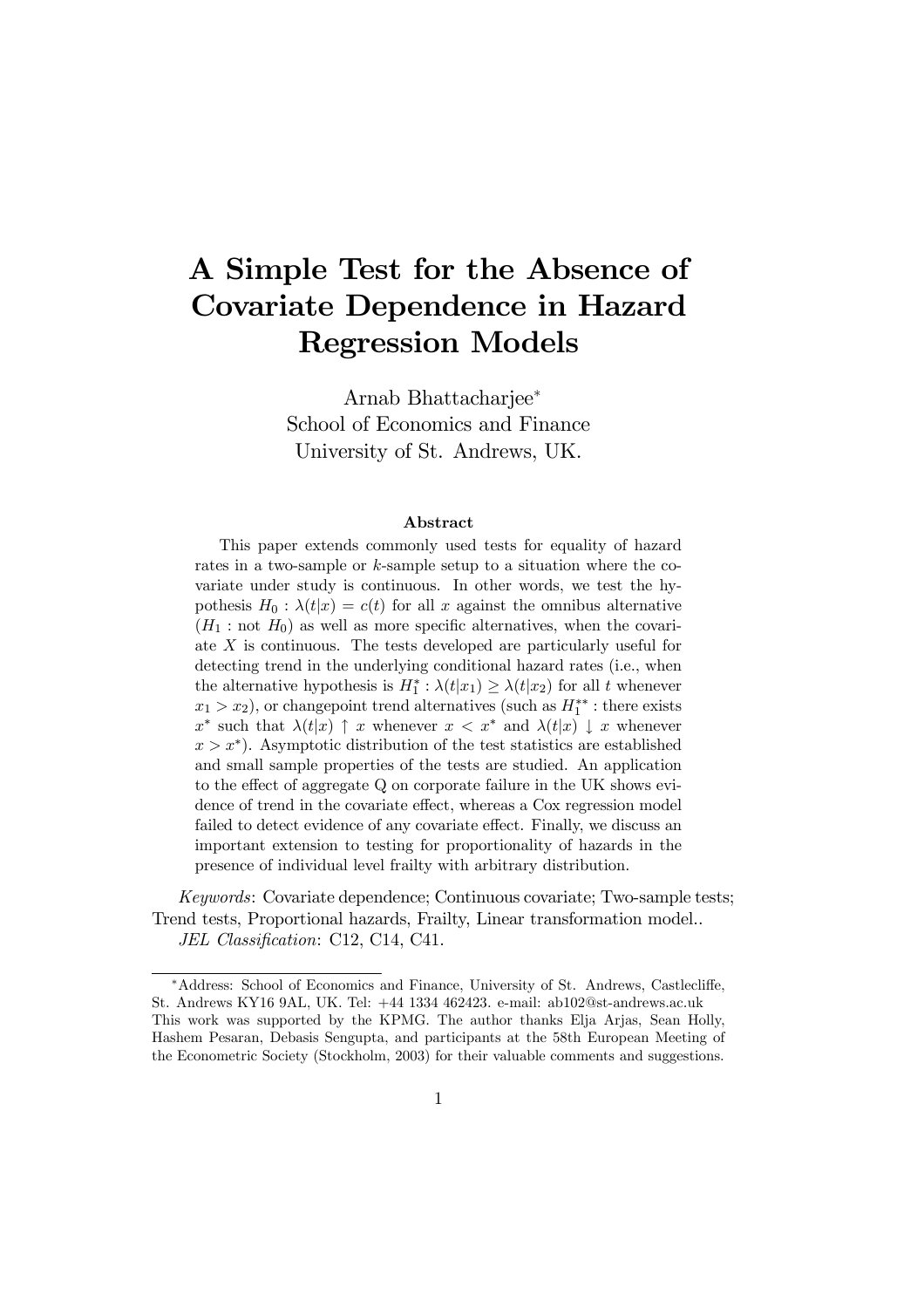## 1 Introduction

Understanding the nature of covariate dependence is one of the main objectives of regression analysis of lifetime/ duration data. The strength of covariate dependence is usually assessed by conducting tests of the hypothesis

$$
H_0: \lambda(t|x) = c(t) \text{ for all } x \tag{1}
$$

against different kinds of alternatives, the choice of the alternative hypothesis depending on the expected nature of covariate dependence. Here we propose tests for the null hypothesis of absence of covariate dependence where the covariate is continuous and the alternative hypothesis is either omnibus i.e.

$$
H_1: \text{ not } H_0,\tag{2}
$$

or trended, or changepoint trended.

The trended alternative means that the covariate has a positive or negative effect on the hazard function. In other words, the alternative hypothesis is

$$
H_1^{(t)}: \lambda(t|x_1) \ge \lambda(t|x_2)
$$
 for all  $t$  whenever  $x_1 > x_2$  (or its dual), (3)

the strict inequality holding for at least one covariate pair  $(x_1, x_2)$ . The changepoint trended alternative implies that the covariate has a positive effect on the hazard rate over one region of the sample space and negative effect over another. A typical example is:

$$
H_1^{(c)}: \quad \text{there exists } x^* \text{ such that } \lambda(t|x) \uparrow x \text{ whenever } x < x^* \tag{4}
$$
\n
$$
\text{and } \lambda(t|x) \downarrow x \text{ whenever } x > x^* \text{ (or its dual)}.
$$

When the covariate is dichotomous or categorical, a test for absence of covariate effects against the omnibus alternative  $(2)$  is equivalent to testing that the hazard rates or survival functions in the two (or  $k$ ) samples are the same. There are several censored-data rank tests appropriate for this situation; the Mantel-Haenszel or logrank test (Mantel, 1966; Peto and Peto, 1972) is one of the most popular in empirical applications. This test has optimal power if the two compared groups have proportional hazard functions (Peto and Peto, 1972). The Gehan or Breslow (Gehan, 1965; Breslow, 1970) and Prentice (1978) tests generalise the Wilcoxon and Kruskal-Wallis tests to right censored data. Tarone and Ware (1977) and Harrington and Fleming (1982) have proposed weighted log-rank tests. The theoretical properties of these tests and their performance in small samples has been discussed elsewhere (Fleming and Harrington, 1991; Andersen et al., 1992).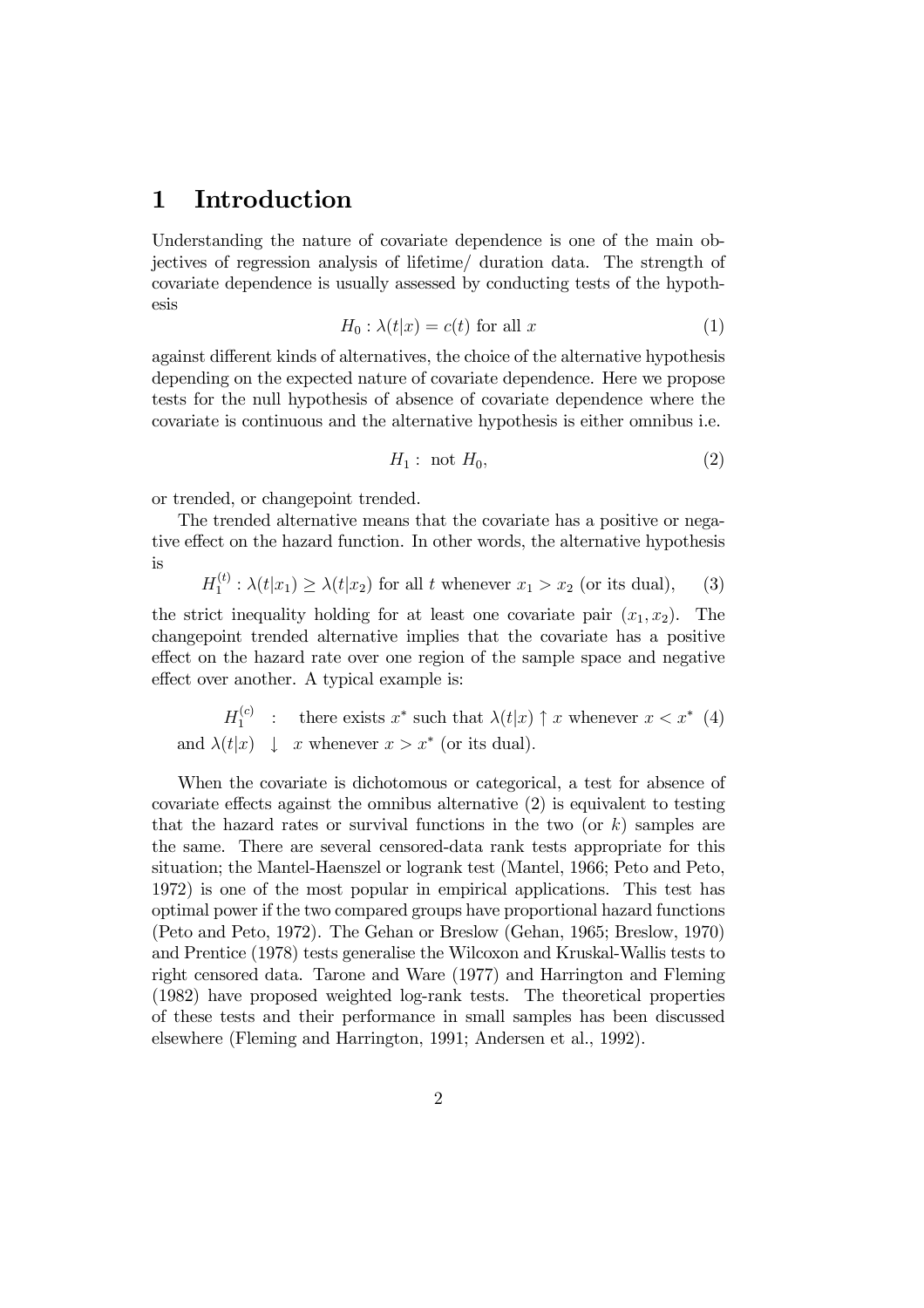The omnibus alternative in the above tests is often too broad and does not convey sufficient information about the nature of covariate dependence. In empirical applications, it is often important to infer not only whether there is significant covariate dependence, but also about the direction of the covariate effect, *i.e.*, whether an increase in covariate value is expected to increase or decrease the lifetime/ duration, according to some notion of relative ageing. In the  $k$ -sample setup, several trend tests have been proposed; these procedures test for equality of hazards against the alternatives  $H_1: \lambda_1 \leq \lambda_2 \leq \ldots \leq \lambda_k$  or  $H_1: S_1 \leq S_2 \leq \ldots \leq S_k$  (one or more of the inequalities being strict), where  $\lambda_i$  and  $S_i$  are the hazard and survival functions respectively in the  $j$ -th sample. Modified score tests that detect trend in hazard functions have been proposed by Tarone (1975) and Tarone and Ware (1977), while Liu et al. (1993) and Liu and Tsai (1999) have proposed ordered weighted logrank tests to detect similar trend in survival functions. Mau (1988) proposed trend tests for censored lifetime/ duration data by applying isotonic regression to scores from existing  $k$ -sample tests. These two-sample and  $k$ -sample tests are, however, of limited use in econometric and biomedical applications where the covariates are typically continuous (Horowitz and Neumann, 1992; Neumann, 1997). The usual method of extending these inference procedures to the case of continuous covariates involves stratification with respect to the covariate, followed by application of existing inference procedures for  $k$  samples. The outcomes of these inference procedures are highly sensitive to the choice of such intervals, and relevant procedures for optimally choosing these intervals are not available in general (Horowitz and Neumann, 1992).

There are some trend tests in the literature that are more appropriate for applications involving continuous covariates. Here the alternative hypothesis is (3). If one assumes an appropriate hazard regression model (like the Cox proportional hazards (PH) model or the accelerated failure time model), then one can use score tests for the significance of the regression coefficient  $(Cox,$ 1972; Prentice, 1978). Several tests assume a known covariate label function. Brown et al. (1974) derive a permutation test based on ranking of both the covariate values and the observed lifetimes, and O'Brien (1978) propose inverse normal and logit rank tests using the respective transformations of the ranked covariates. Jones and Crowley (1989, 1990) consider a general class of test statistics based on a known covariate label function; this test nests most of the other trend tests as well as robust versions of these tests.

All these test procedures for trend with respect to continuous covariates suffer from the limitation that they assume either validity of a specified regression model, or a known covariate label function. Hence, these tests fail to retain the attractive nonparametric flavour of the corresponding two-sample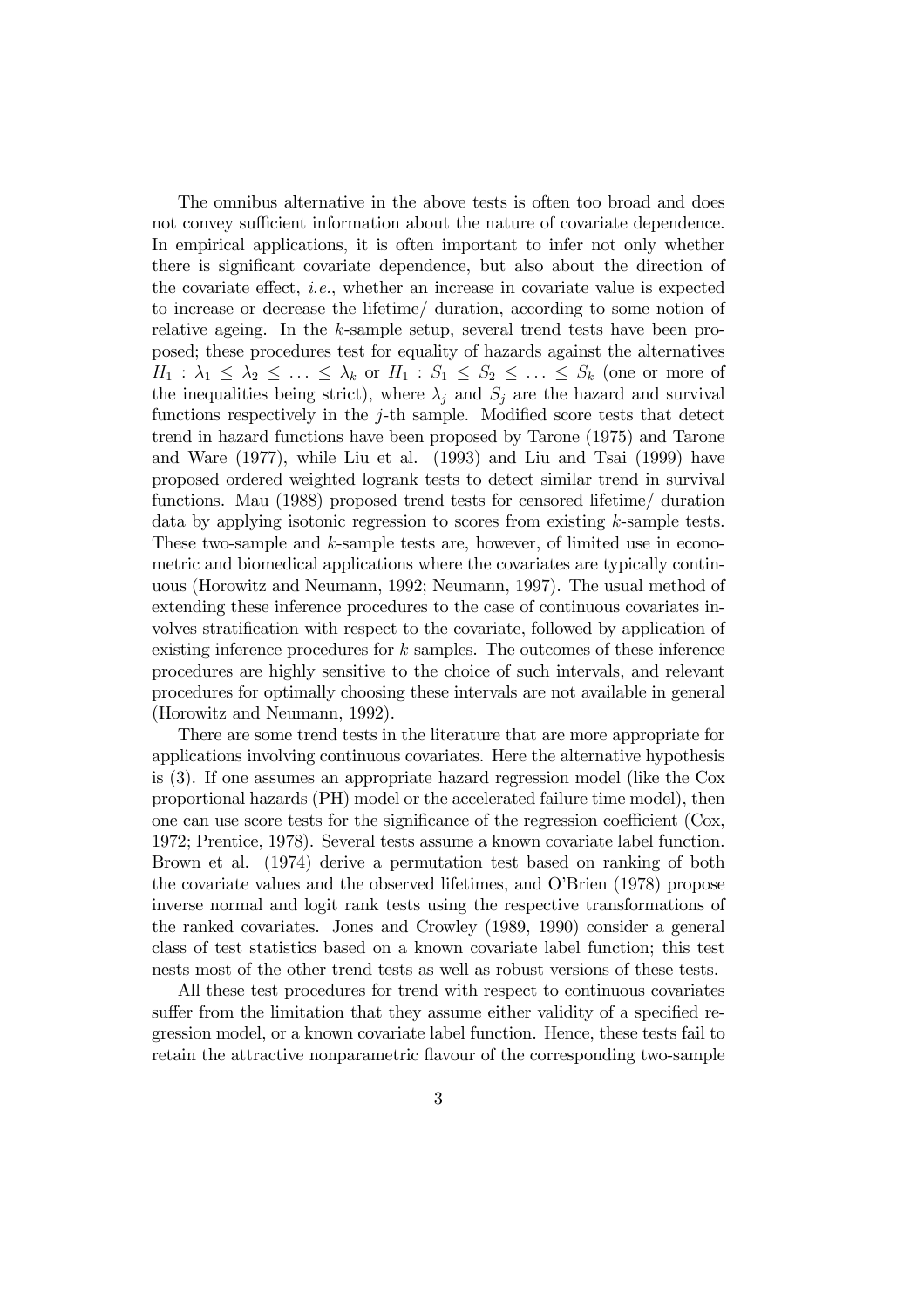or  $k$ -sample tests, and are not useful in many situations. For example, these tests would not be able to detect presence of covariate dependence in changepoint trend situations (4). Jespersen (1986) has proposed inference procedures in the context of a single changepoint regression model; however, the assumptions of a specified regression model and a single changepoint are quite restrictive. Thus, appropriate tests for absence of covariate dependence for continuous covariates are not available in the literature, in applications where neither the form of the regression relationship nor an appropriate covariate label function are known, *a priori*. In many applications, insignificance of the estimated parameter in a Cox regression model is interpreted as a test for covariate dependence. Such an implication is inappropriate, since lack of significance can be due to other reasons, like violation of proportionality or model misspecification<sup>1</sup>.

This article develops tests for the absence of covariate dependence that are useful in detecting trend (and changepoint trend) with respect to a continuous covariate, by a simple extension of the tests available in the two-sample setup. The usual two-sample tests are first conducted conditional on several pairs of distinct covariate values, and then the results of these tests are combined using the maxima/ minima or average of these individual test statistics to combine the results<sup>2</sup>. Section 2 describes construction of the test statistics and derives their asymptotic properties. Small sample properties of the tests are discussed in Section 3 through a simulation study, and an empirical application is presented in Section 4. In Section 5, an important extension to testing for proportionality in the presence of individual level frailty with a completely unrestricted distribution is developed. Finally, Section 6 collects concluding remarks.

### 2 Proposed tests for covariate dependence

Let T be a lifetime variable, X a continuous covariate and let  $\lambda(t|x)$  denote the hazard rate of T, given  $X = x$ , at  $T = t$ . We intend to test the hypothesis  $H_0 : \lambda(t|x_1) = \lambda(t|x_2)$  for all  $x_1, x_2$  against the alternative  $H_1 : \lambda(t|x_1) \neq$  $\lambda(t|x_2)$  for some  $x_1 \neq x_2$ . In particular, we are interested in test statistics that would be useful in detecting trend departures from  $H_0$  of the form  $H_1^{(t)}$ 1 (3), and changepoint trend departures like  $H_1^{(c)}$  $1^{(c)}(4).$ 

<sup>&</sup>lt;sup>1</sup>A large simulation study reported in Li et al. (1996) highlight the severe consequences of these issues in the context of the Cox PH model.

<sup>2</sup>A similar approach was adopted in Bhattacharjee (2006) to construct tests of proportionality of hazards with respect to continuous covariates.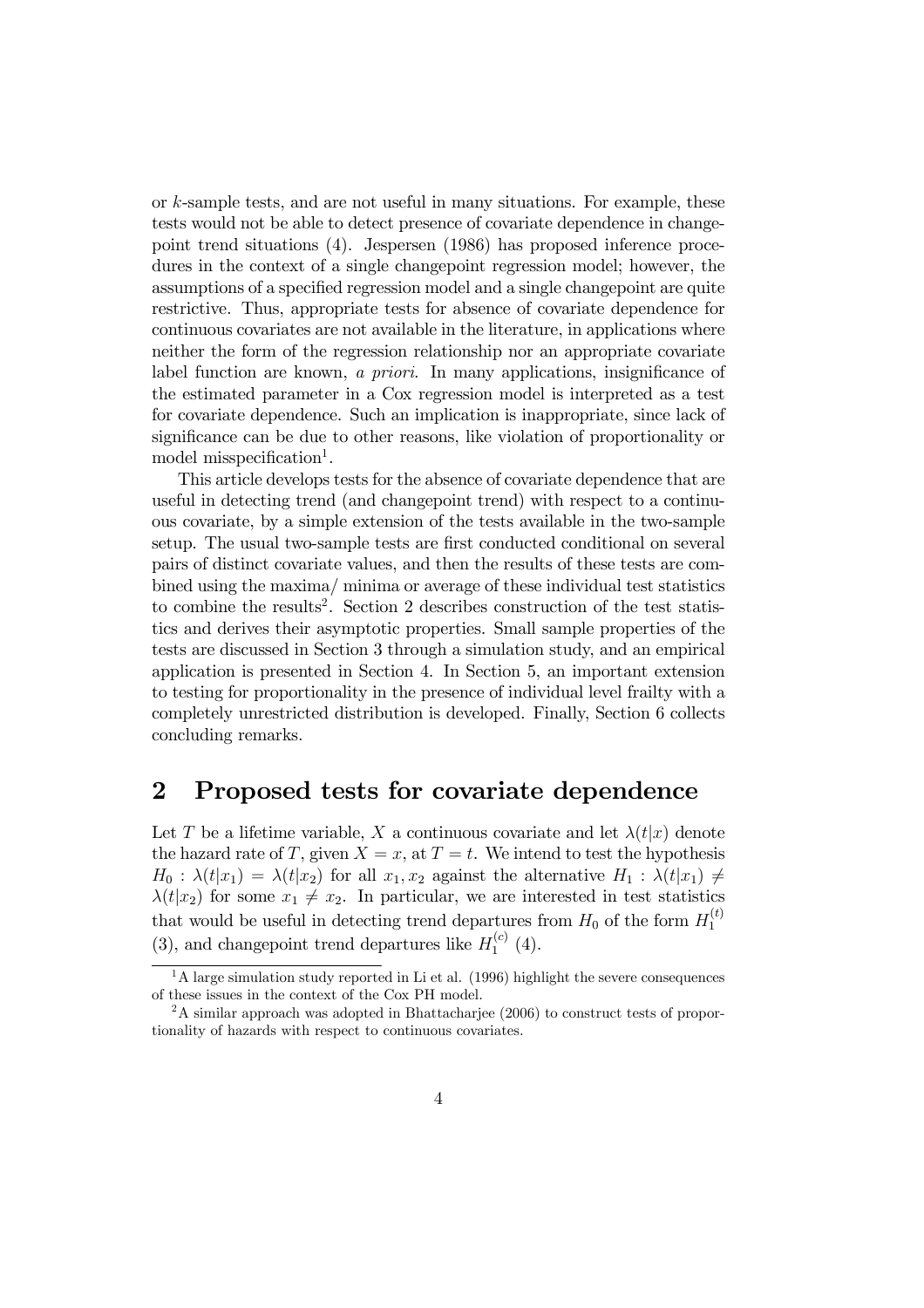As mentioned earlier, several two-sample tests of the equality of hazards hypothesis exist in the literature. Most of these tests are of the form:

$$
T_{2s, std} = \frac{T_{2s}}{\sqrt{\widehat{Var}\left[T_{2s}\right]}},\tag{5}
$$

where

$$
T_{2s} = \int_0^{\tau} L(t) d\hat{\Lambda}_1(t) - \int_0^{\tau} L(t) d\hat{\Lambda}_2(t),
$$
  

$$
\widehat{Var}[T_{2s}] = \int_0^{\tau} L^2(t) \{ Y_1(t) Y_2(t) \}^{-1} d(N_1 + N_2) (t),
$$
  

$$
L(t) = K(t) Y_1(t) Y_2(t) \{ Y_1(t) + Y_2(t) \}^{-1},
$$

 $\tau$  is a random stopping time (in particular,  $\tau$  may be taken as the time at the final observation in the combined sample),  $K(t)$  is a predictable process depending on  $Y_1 + Y_2$ , but not individually on  $Y_1$  or  $Y_2$ ,  $\Lambda_j(t)$  is the Nelson-Aalen estimator of the cumulative hazard function in the j-th sample  $(j =$ 1, 2),  $Y_i(t)$  (for  $j = 1, 2$ ) denote the number of individuals on test in sample j at time  $t$ , and  $N_1, N_2$  are counting processes counting the number of failures in either sample.

In particular, for the logrank test,

$$
K(t) = I[Y_1(t) + Y_2(t) > 0],
$$
\n(6)

and for the Gehan-Breslow modification of the Wilcoxon test,

$$
K(t) = I[Y_1(t) + Y_2(t) > 0] \cdot \{Y_1(t) + Y_2(t)\}.
$$
\n(7)

In the two sample setup, these standardised test statistics have zero mean under the null hypothesis of equal hazards and positive/ (negative) mean if the hazards are trended. Further, they are asymptotically normally distributed under the null hypothesis.

Based on these test statistics, we propose a simple construction of our tests as follows. We first select a number of pairs of distinct points on the covariate space, and construct the usual two-sample test statistics  $(T_{2s, std})$ for each pair, based on counting processes conditional on these two distinct covariate values. We then construct our test statistics, by taking supremum, in fimum or average of these basic test statistics over the fixed number of pairs.

Thus, we fix  $r > 1$ , and select 2r distinct points

$$
\{x_{11}, x_{21}, \ldots, x_{r1}, x_{12}, x_{22}, \ldots, x_{r2}\}\
$$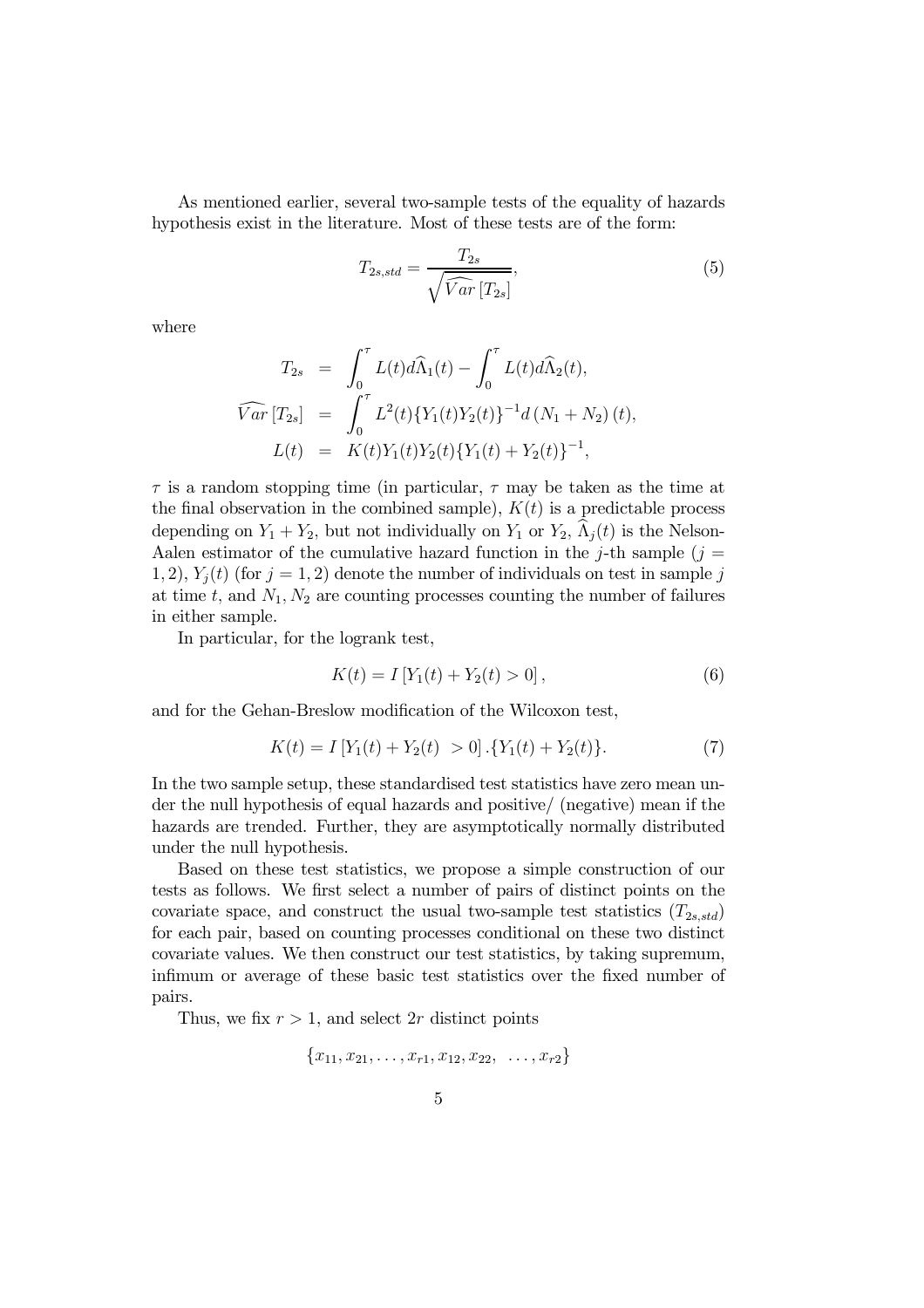on the covariate space  $\mathcal{X}$ , such that  $x_{l2} > x_{l1}$ ,  $l = 1, \ldots, r$ . We then construct our test statistics  $T_{2}^*$  $T_{2s}^*$ ,  $T_{2s}^{**}$  and  $\overline{T}_{2s}$  based on the *r* statistics  $T_{2s, std}(x_{l1}, x_{l2}),$  $l = 1, \ldots, r$  (each testing equality of hazard rates for the pair of counting processes  $N(t, x_{l1})$  and  $N(t, x_{l2})$ , where

$$
T_{2s, std}(x_{l1}, x_{l2}) = \frac{T_{2s}(x_{l1}, x_{l2})}{\sqrt{\widehat{Var}[T_{2s}(x_{l1}, x_{l2})]}},
$$
  
\n
$$
T_{2s}(x_{l1}, x_{l2}) = \int_0^{\tau} L(x_{l1}, x_{l2})(t) d\widehat{\Lambda}(t, x_{l1}) - \int_0^{\tau} L(x_{l1}, x_{l2})(t) d\widehat{\Lambda}(t, x_{l2}),
$$
  
\n
$$
\widehat{Var}[T_{2s}(x_{l1}, x_{l2})] = \int_0^{\tau} L^2(x_{l1}, x_{l2})(t) \{Y(t, x_{l1})Y(t, x_{l2})\}^{-1}.
$$
  
\n
$$
d(N(t, x_{l1}) + N(t, x_{l2}),
$$

where  $L(x_{l_1}, x_{l_2})(t)$  is a random (predictable) process indexed on the pair of covariate values  $x_{l1}$  and  $x_{l2}$ , and  $\widehat{\Lambda}(t, x_{l1})$  and  $\widehat{\Lambda}(t, x_{l2})$  are the Nelson-Aalen estimators of the cumulative hazard functions for the respective counting processes.

Then, our test statistics are:

$$
T_{2s}^{(\text{max})} = \max \left\{ T_{2s, std}(x_{11}, x_{12}), T_{2s, std}(x_{21}, x_{22}), \dots, T_{2s, std}(x_{r1}, x_{r2}) \right\}, \quad (8)
$$

$$
T_{2s}^{(\min)} = \min \{T_{2s, std}(x_{11}, x_{12}), T_{2s, std}(x_{21}, x_{22}), \dots, T_{2s, std}(x_{r1}, x_{r2})\}.
$$
 (9)

and 
$$
\overline{T}_{2s} = \frac{1}{r} \sum_{l=1}^{r} T_{2s, std}(x_{l1}, x_{l2}).
$$
 (10)

We now derive the asymptotic distributions of these test statistics.

Consider a counting processes  $\{ N(t, x) : t \in [0, \tau], x \in \mathcal{X} \}$ , indexed on a continuous covariate x, with intensity processes  $Y(t, x) \lambda(t|x)$  such that  $\lambda(t|x) = \lambda(t)$  for all t and x (under the null hypothesis of equal hazards). Let, as before,  $L$  be a process indexed on a pair of distinct values of the continuous covariate x (*i.e.*, indexed on  $(x_1, x_2), x_1 \neq x_2, x_1, x_2 \in \mathcal{X}$ ). Now, let  ${x_{11}, x_{21}, \ldots, x_{r1}, x_{12}, x_{22}, \ldots, x_{r2}}$  be 2r (*r* is a fixed positive integer, *r* > 1) distinct points on the covariate space X, such that  $x_{l2} > x_{l1}$ ,  $l = 1, \ldots, r$ .

**Assumption 1** For each  $l (= 1, 2, \ldots, r)$ , let  $L(x_{l_1}, x_{l_2})(t)$  be a predictable process of the form

$$
L(x_{l1}, x_{l2})(t) = K(x_{l1}, x_{l2})(t) \cdot Y(t, x_{l1}) \cdot Y(t, x_{l2}) \cdot [Y(t, x_{l1}) + Y(t, x_{l2})]^{-1},
$$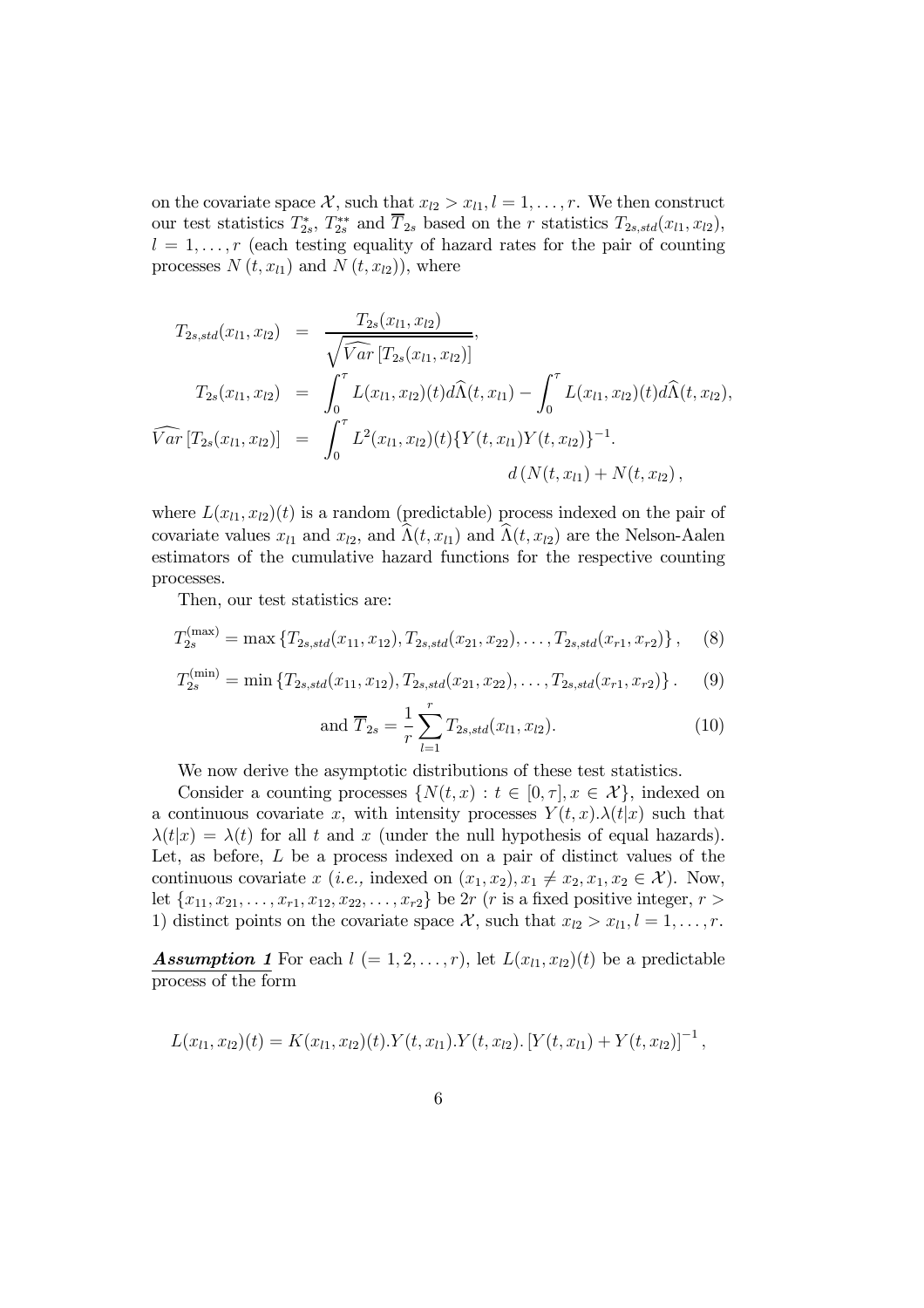where  $K(x_{l1}, x_{l2})(t)$  depends on  $[Y(t, x_{l1}) + Y(t, x_{l2})]$  but not individually on  $Y(t, x_{l1})$  or  $Y(t, x_{l2}).$ 

**Assumption** 2 Let  $\tau$  be a random stopping time. In particular,  $\tau$  may be taken as the time at the final observation of the counting process  $\sum_{l=1}^{r} \sum_{j=1}^{2} N(t, x_{lj}).$ In principle, one could also have different stopping times  $\tau(x_{l_1}, x_{l_2})$ ,  $l =$  $1, \ldots, r$  for each of the r basic test statistics.

**Assumption** 3 The sample paths of  $L(x_{l1}, x_{l2})$  and  $Y(t, x_{li})^{-1}$  are almost surely bounded with respect to t, for  $i = 1, 2$  and  $l = 1, \ldots, r$ . Further, for each  $l = 1, ..., r$ ,  $L(x_{l1}, x_{l2})$  is zero whenever  $Y(t, x_{l1})$  or  $Y(t, x_{l2})$  are.

**Assumption 4** There exists a sequence  $a^{(n)}$ ,  $a^{(n)} \longrightarrow \infty$  as  $n \longrightarrow \infty$ , and fixed functions  $y(t, x)$  and  $l(x_{l1}, x_{l2})(t), l = 1, \ldots, r$  such that

$$
sup_{t\in[0,\tau]}|Y(t,x)/a^{(n)} - y(t,x)| \xrightarrow{P} 0 \qquad \text{as } n \longrightarrow \infty, \quad \forall x \in \mathcal{X}
$$
  
\n
$$
sup_{t\in[0,\tau]}|L(x_{l1},x_{l2})(t) - l_i(x_{l1},x_{l2})(t)| \xrightarrow{P} 0 \quad \text{as } n \longrightarrow \infty, \quad l = 1,\ldots,r
$$

where  $|l(x_{l1}, x_{l2})(.)|$   $(l = 1, ..., r)$  are bounded on  $[0, \tau]$ , and  $y^{-1}(., x)$  is bounded on  $[0, \tau]$ , for each  $x \in \mathcal{X}$ .

Assumptions 1-4 constitute a simple extension, to the continuous covariate framework, of the standard set of assumptions for the counting process formulation of lifetime data (see, for example, Andersen et al., 1992). The condition on probability limit of  $Y(t, x)$  in Assumption 4 can be replaced by a set of weaker conditions (Sengupta et al., 1998).

Let the test statistics  $T_{2s}^{(\text{max})}$  $T_{2s}^{(\text{max})}$ ,  $T_{2s}^{(\text{min})}$  and  $\overline{T}_{2s}$  be as defined earlier.

**Theorem 1** Let Assumptions 1 to 4 hold. Then, under  $H_0$ , as  $n \to \infty$ ,  $(a)$   $P\left[T_{2s}^{(\text{max})} \leq z\right] \longrightarrow \left[\Phi(z)\right]^{r},$ *(b)*  $P\left[T_{2s}^{\text{(min)}} \geq -z\right] \longrightarrow \left[\Phi(z)\right]^r$ , *and*  $(c)$   $r^{1/2}\overline{T}_{2s} \xrightarrow{D} N(0,1),$ *where*  $\Phi(z)$  *is the distribution function of a standard normal variate. (Proof in the Appendix).*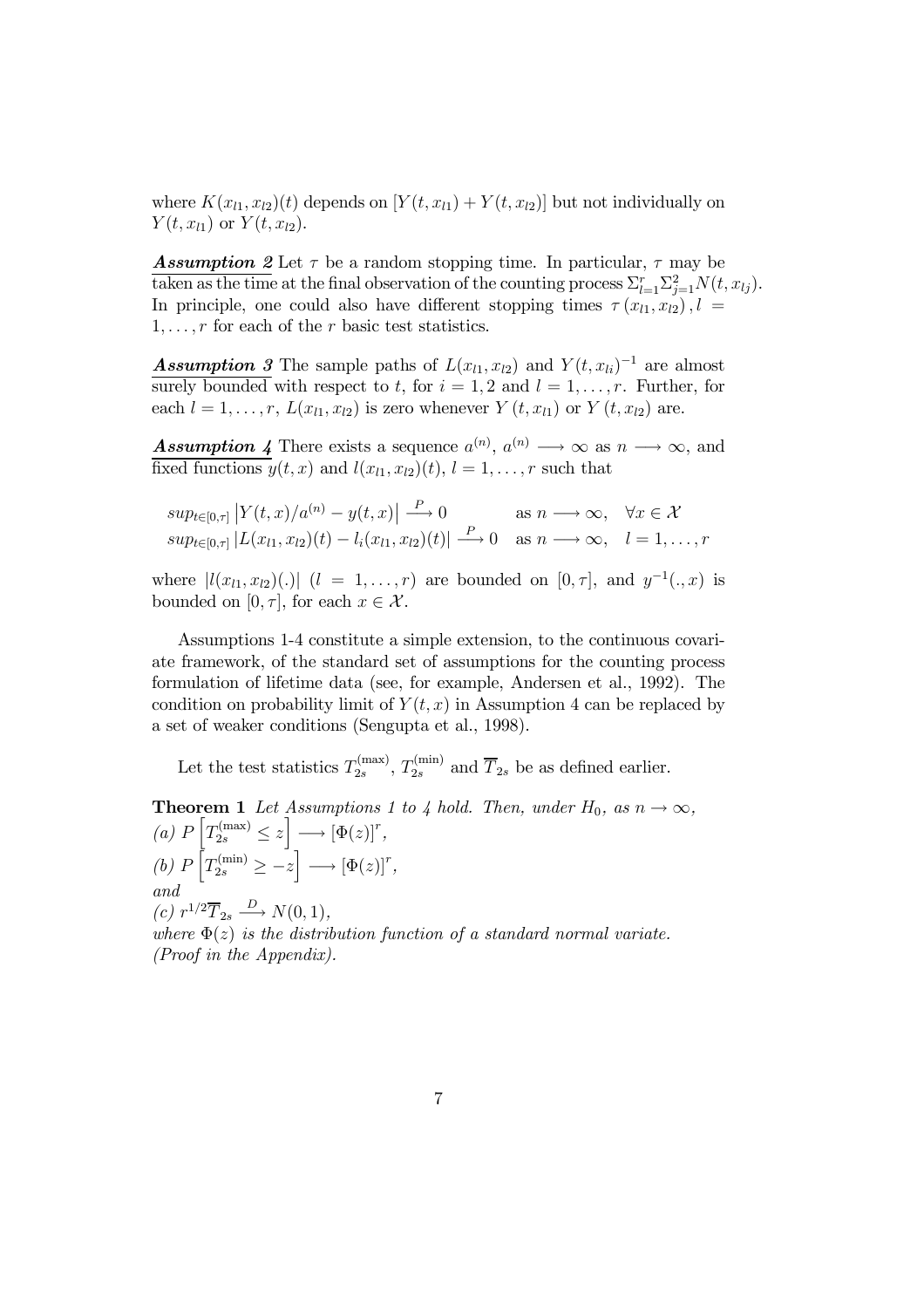Corollary 1

$$
P\left[a_r\left\{T_{2s}^{(\max)} - b_r\right\} \leq z\right] \longrightarrow \exp\left[-\exp(-z)\right] \text{ as } r \longrightarrow \infty \text{ and}
$$
  
\n
$$
P\left[a_r\left\{T_{2s}^{(\min)} + b_r\right\} \geq z\right] \longrightarrow \exp\left[-\exp(z)\right] \text{ as } r \longrightarrow \infty,
$$
  
\nwhere  $a_r = (2 \ln r)^{1/2},$   
\nand  $b_r = (2 \ln r)^{1/2} - \frac{1}{2}(2 \ln r)^{-1/2}(\ln \ln r + \ln 4\pi).$ 

*(Proof in the Appendix).*

**Corollary 2** *Given a vector*  $\underline{w} = (w_1, w_2, \dots, w_r)$  *of r weights, each possibly dependent on*  $x_{lj}$   $(l = 1, 2, \ldots, r; j = 1, 2)$  but not on the counting processes  $N(t, x_{ij})$ , let us define the test statistic

$$
\overline{T}_{2s,\underline{w}} = \frac{\sum_{l=1}^{r} w_l \cdot T_{2s,std}(x_{l1}, x_{l2})}{\sum_{l=1}^{r} w_l}
$$

*as a weighted average of the individual standardised test statistics.* Let Assumptions 1 to 4 hold. Then, under  $H_0$ , as  $n \to \infty$ ,

$$
\frac{\sum_{l=1}^r w_l}{\left[\sum_{l=1}^r w_l^2\right]^{1/2}} \cdot \overline{T}_{2s,\underline{w}} \stackrel{D}{\longrightarrow} N(0,1),
$$

where  $\Phi(z)$  *is the distribution function of a standard normal variate.* 

Proof follows from Theorem 1.

The above results establish the asymptotic properties of our proposed tests. Some other features of the testing procedure merit further discussion. First, the number of covariate pairs, r, on which the statistics  $(T_{2s}^{(\text{max})})$  $\frac{2s}{2s}$ ,  $T_{2s}^{(\text{min})}$  and  $\overline{T}_{2s}$ ) are based is fixed *a priori*. This is crucial, since the process  $T_{2s, std}(x_1, x_2)$  on the space

$$
\{(x_1,x_2): x_2 > x_1, x_1, x_2 \in \mathcal{X}\},\
$$

is pointwise standard normal and independent, but do not have a well-defined limiting process. Therefore, if  $r$  is allowed to grow, the supremum (infimum) will diverge to  $+\infty$  ( $-\infty$ ).

Second, Corollary 1 provides a simple way to compute  $p$ -values for the test statistics when  $r$  is reasonably large. Note that  $r$  is fixed and finite; however,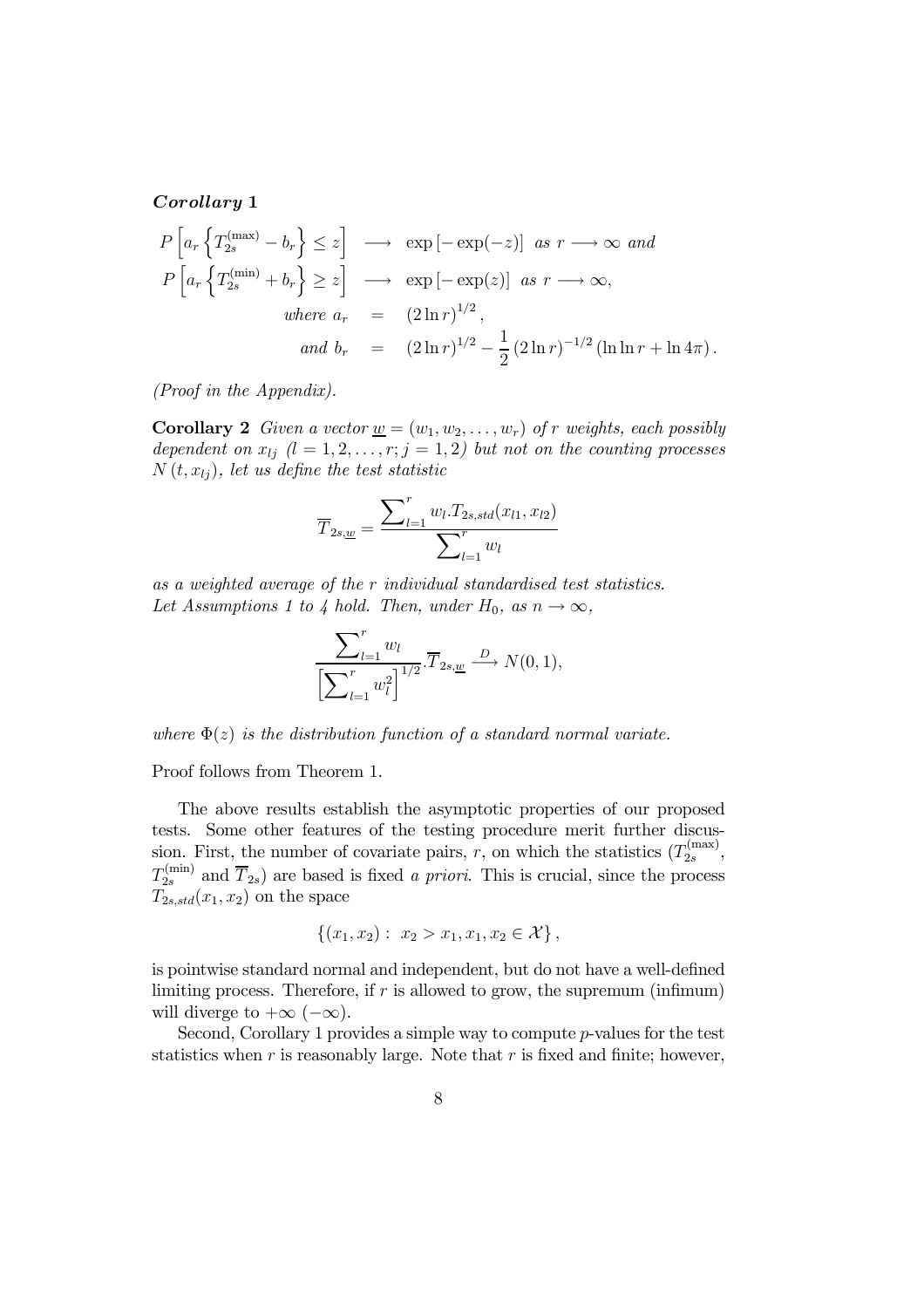if it assumes a large enough value (say, 20 or higher), the approximation can be used.

Third, Corollary 2 shows that one can weight the underlying test statistics by some measure of the distance between  $x_{l1}$  and  $x_{l2}$ . For example, one can give higher weight to a covariate pair where the covariates are further apart. In practice, this is expected to improve the empirical performance of the tests. We have not used such weighting in the empirical exercise in Sections 3 and 4.

Fourth, since the covariate under consideration is continuous, it may not be feasible to construct the basic tests  $T_{2s, std}$  based exactly on two distinct fixed points on the covariate space. We have considered "small" intervals around these chosen points, such that the hazard function within these intervals is approximately constant (across covariate values). The average test statistics constructed in this way, however, sometimes fail to maintain their nominal sizes under the null hypothesis because of correlation between statistics based on overlapping intervals (Bhattacharjee, 2006). This issue can be resolved by using a jacknife estimator of the variance of this average estimator.

Fifth, the choice of the  $r$  pairs of covariate values may be important in applications. The issues regarding this choice are similar to those relating to stratification in goodness-of-fit tests. Quantiles of the cross-sectional distribution of the covariate can be used to select these covariate pairs and to construct the "small" intervals around the covariate values – this, in a simple way, ensures that variations in the density of design points are adjusted for (none of the intervals are too sparse) and that the intervals corresponding to each pair of covariate values do not overlap.

Finally, the tests can be applied in situations where we have more than one covariate. If the interest is in testing for covariate dependence with respect to a single covariate, and covariate dependence with respect to the other covariates are known to follow some regression model (such as the Cox regression model, or a nonproportional hazards model with age-varying covariate effects), the usual partial likelihood estimates of baseline cumulative hazard from a regression model including the other covariates can be used to construct the test statistics. On the other hand, if one is interested is in testing for covariate dependence with respect to a collection of different covariates, pairs of covariate vectors can be used to construct a test statistic for the joint test of absence of covariate dependence over all these covariates.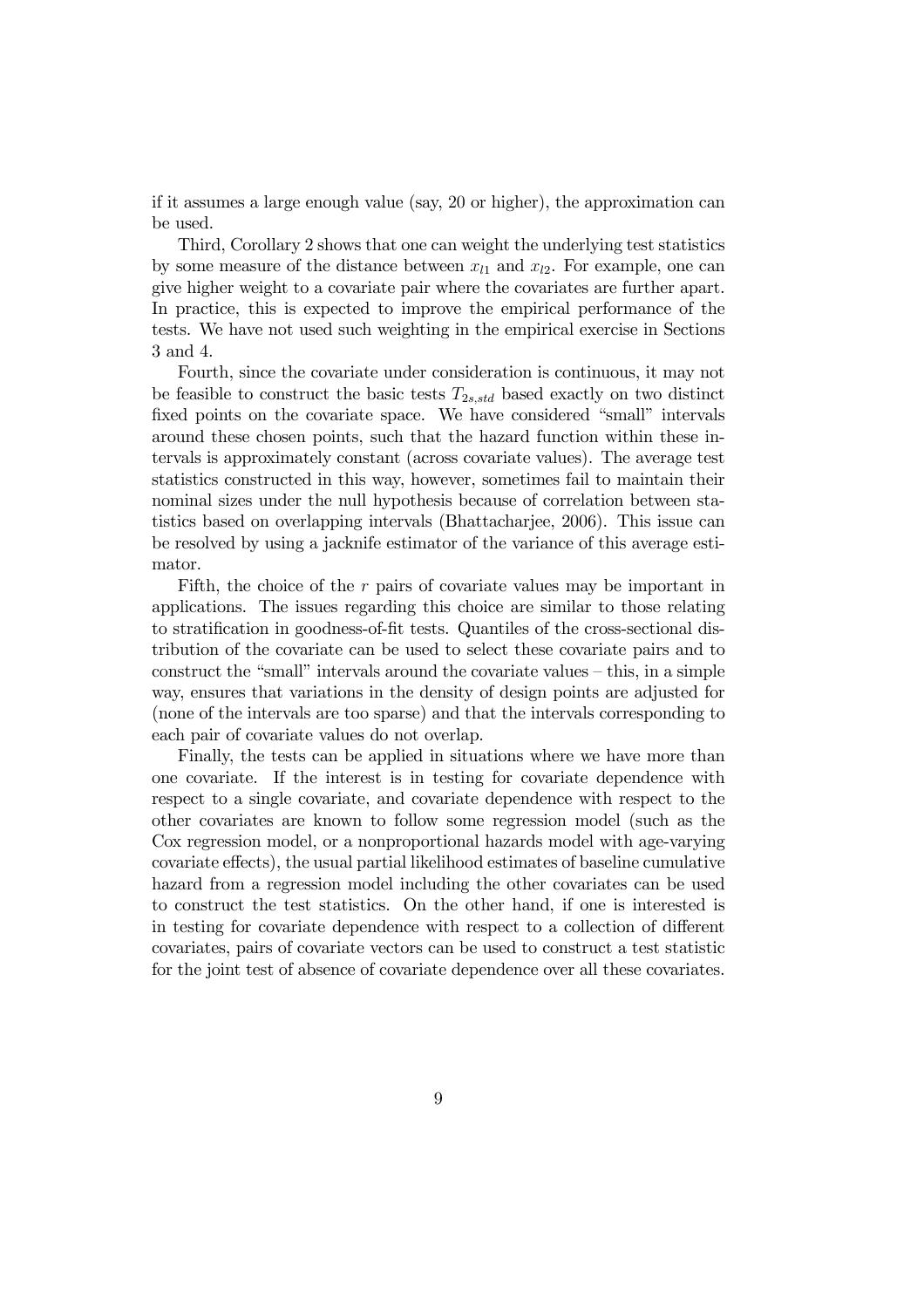# 3 Simulation study

The asymptotic distributions of the proposed test statistics were derived in Section 2. Here, we report results of a simulation study exploring the finite sample performance of the proposed tests, for different specifications of the baseline hazard function and covariate dependence. In particular, we consider models of the form

$$
\lambda(t,x) = \lambda_0(t) \exp [\beta(t,x)],
$$

where  $\lambda_0(t)$  and  $\beta(t, x)$  are chosen to reflect a variety of baseline hazards and patterns of covariate dependence. In all cases, the null hypothesis of absence of covariate dependence holds if and only if  $\beta(t, x) = 0$ . If, for fixed x,  $\beta(t, x)$ increases/ decreases in x, we have trended alternatives of the type  $H_1^{(t)}$  $\binom{(\iota)}{1}$   $(3)$ . If, on the other hand,  $\beta(t, x)$  increases in x over some range of the covariate space, and decreases over another, we have changepoint trend departures of the type  $H_1^{(c)}$  $I_1^{(c)}$  (4). In addition to the global alternative  $H_1$  (2), our tests are consistent against both these kinds of alternatives to the null hypothesis.

The Monte Carlo simulations are based on independent right-censored data from the following 6 data generating processes, simulated using the Gauss 386 random number generator.

| Model          | $\lambda_0(t)$ | $\beta(t,x)$     |      |      | Median cens.dur. $\%$ cens. Expected significance                |
|----------------|----------------|------------------|------|------|------------------------------------------------------------------|
| $DGP_{11}$ 2   |                |                  | 0.32 | 77   | None                                                             |
| $DGP_{12}$ 2   |                | $\boldsymbol{x}$ | 0.30 | 9.2  | $T_{2s}^{(\max)}, \overline{T}_{2s}$                             |
| $DGP_{13}$ 2   |                | x                | 0.20 | 6.6  | $\widetilde{T^{(\rm max)}_{2s}}, \widetilde{T^{(\rm min)}_{2s}}$ |
| $DGP_{21}$ 20t |                |                  | 0.17 | 9.4  | None                                                             |
| $DGP_{22}$     | 20t            | $\boldsymbol{x}$ | 0.16 | 10.4 | $T_{2s}^{(\max)}, \overline{T}_{2s}$                             |
| $DGP_{23}$ 20t |                | $\boldsymbol{x}$ | 0.14 | 7.4  | $T_{2s}^{(\max)}, T_{2s}^{(\min)}$                               |

The covariate X is independently distributed as  $Uniform(-1, 1)$ . The censoring variable C is independent of the lifetime and distributed as  $Exp(6)$ for  $DGP_{11}$ ,  $DGP_{12}$  and  $DGP_{13}$  and  $Exp(2)$  for  $DGP_{21}$ ,  $DGP_{22}$  and  $DGP_{23}$ . The data generating processes  $DGP_{11}$  and  $DGP_{21}$  belong to the null hypothesis of absence of covariate dependence,  $DGP_{12}$  and  $DGP_{22}$  are trended, and  $DGP_{13}$  and  $DGP_{23}$  are changepoint trended alternatives. We use the logrank test to construct the basic test statistics, and 100 distinct pairs of covariate values are used to construct the maxima, minima and average test statistics. Table 1 presents simulation results for 10,000 simulations from the above data generating processes with samples of size 100 and 200.

The nominal sizes are approximately maintained in the random samples, and the tests have good power, with the exception of  $DGP_{13}$  and  $DGP_{23}$ .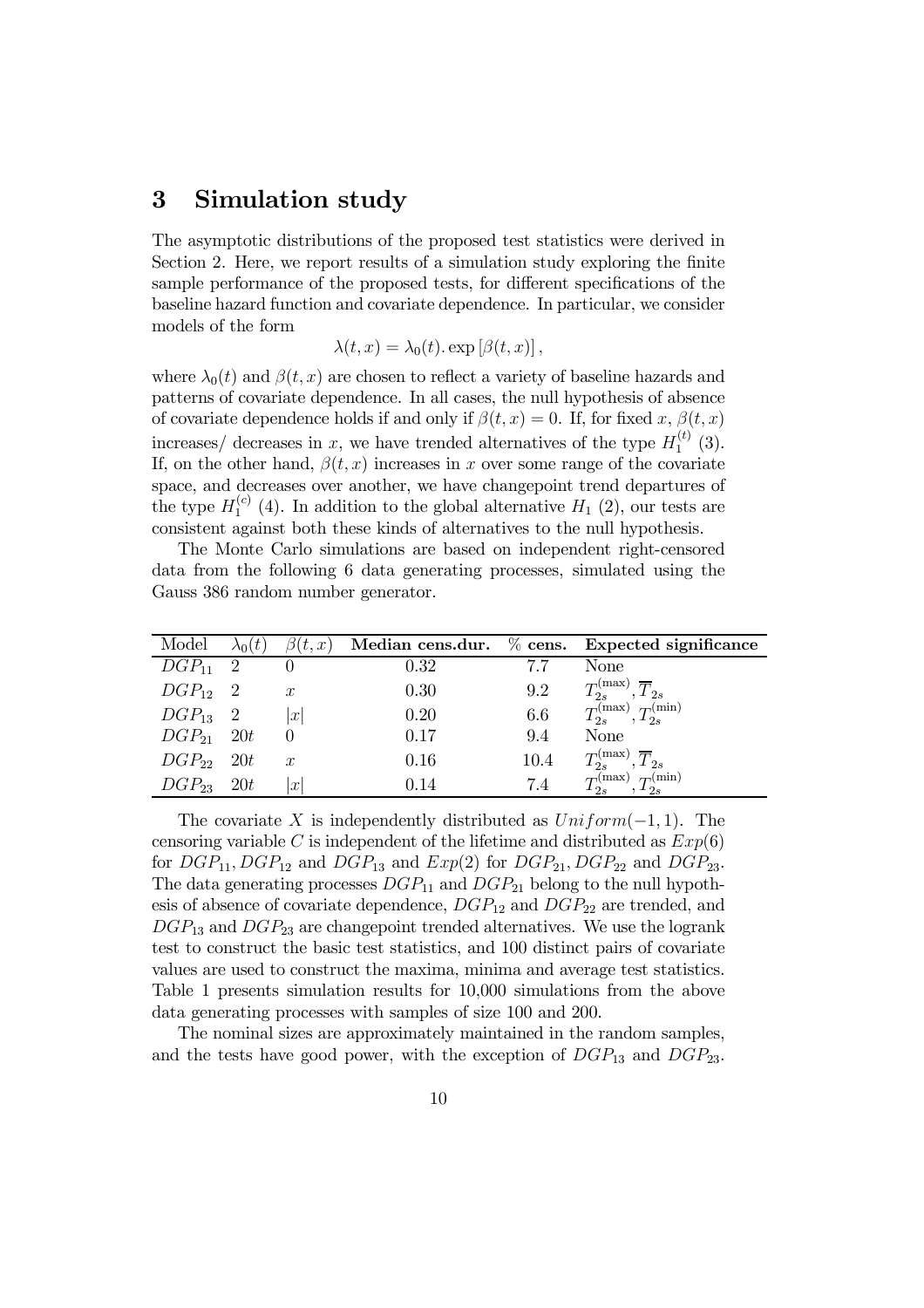This is not surprising, since these two data generation processes are changepoint trended, so that when a pair of points are drawn at random from the covariate space, only a quarter of them reflect the increasing nature of covariate dependence, and another quarter reflect the decreasing trend. The results also reflect the strength of the supremum/ infimum test statistics in their ability to detect non-monotonic departures  $(DGP_{13}$  and  $DGP_{23})$  from the null hypothesis of absence of covariate dependence.

Though the tests proposed here are not directly comparable with other trend tests, we have examined how these two categories of tests compare in terms of power. For the purpose of applying the trend tests in the current context, we had to stratify the samples with respect to the value of the covariate. This comparison shows our tests to perform favourably in comparison with the Tarone (1975) and Liu and Tsai tests (the results are not reported here, but are available from the author).

| Model      | <b>Test</b>                                   | Sample size, Confidence level |                        |            |            |
|------------|-----------------------------------------------|-------------------------------|------------------------|------------|------------|
|            | statistic                                     | $\overline{100, 5\%}$         | $\overline{200,\,5\%}$ | $100, 1\%$ | $200, 1\%$ |
| $DGP_{11}$ | $T_{2s}^{(\rm max)}$                          | 3.76                          | 5.59                   | 0.67       | 1.08       |
|            | $T_{2s}^{\rm (min)}$                          | 7.23                          | 5.66                   | 1.18       | 0.88       |
|            | $\overline{T}_{2s}$                           | 5.46                          | 5.35                   | 1.19       | 0.99       |
| $DGP_{12}$ | $T_{2s}^{\overline{\text{(max)}}}$            | 95.46                         | 100.00                 | 82.98      | 100.00     |
|            | $\bar{T_{2s}^{\rm (min)}}$                    | 2.43                          | 1.91                   | 0.41       | 0.80       |
|            | $\overline{T}_{2s}$                           | 96.82                         | 100.00                 | 87.95      | 100.00     |
| $DGP_{13}$ | $T_{2s}^{(\rm max)}$                          | 26.06                         | 63.30                  | 5.67       | 29.41      |
|            | $T_{2s}^{(\rm min)}$                          | 38.19                         | 70.62                  | 12.29      | 40.40      |
|            | $\overline{T}_{2s}$                           | 5.67                          | 4.83                   | 1.23       | 0.94       |
| $DGP_{21}$ | $T_{2s}^{(\rm max)}$                          | 3.90                          | 5.51                   | 0.53       | 1.61       |
|            | $\mathcal{I}^{(\mbox{\scriptsize min})}_{2s}$ | 7.24                          | 6.12                   | 1.45       | 0.79       |
|            | $\overline{T}_{2s}$                           | 5.62                          | 5.68                   | 0.92       | 1.35       |
| $DGP_{22}$ | $T_{2s}^{(\overline{\text{max}})}$            | 97.18                         | 100.00                 | 86.03      | 99.87      |
|            | $T_{2s}^{\rm (min)}$                          | 2.69                          | 1.85                   | 0.41       | 0.82       |
|            | $\overline{T}_{2s}$                           | 97.71                         | 100.00                 | 92.02      | 100.00     |
| $DGP_{23}$ | $T_{2s}^{(\mathrm{max})}$                     | 21.26                         | 54.50                  | 4.39       | 23.04      |
|            | $T_{2s}^{(\rm min)}$                          | 36.44                         | 69.35                  | 11.64      | 37.73      |
|            | $\overline{T}_{2s}$                           | 7.18                          | 6.96                   | 1.56       | 2.06       |

Rejection Rates (%) at 5% and 1% Asymptotic Conf. Levels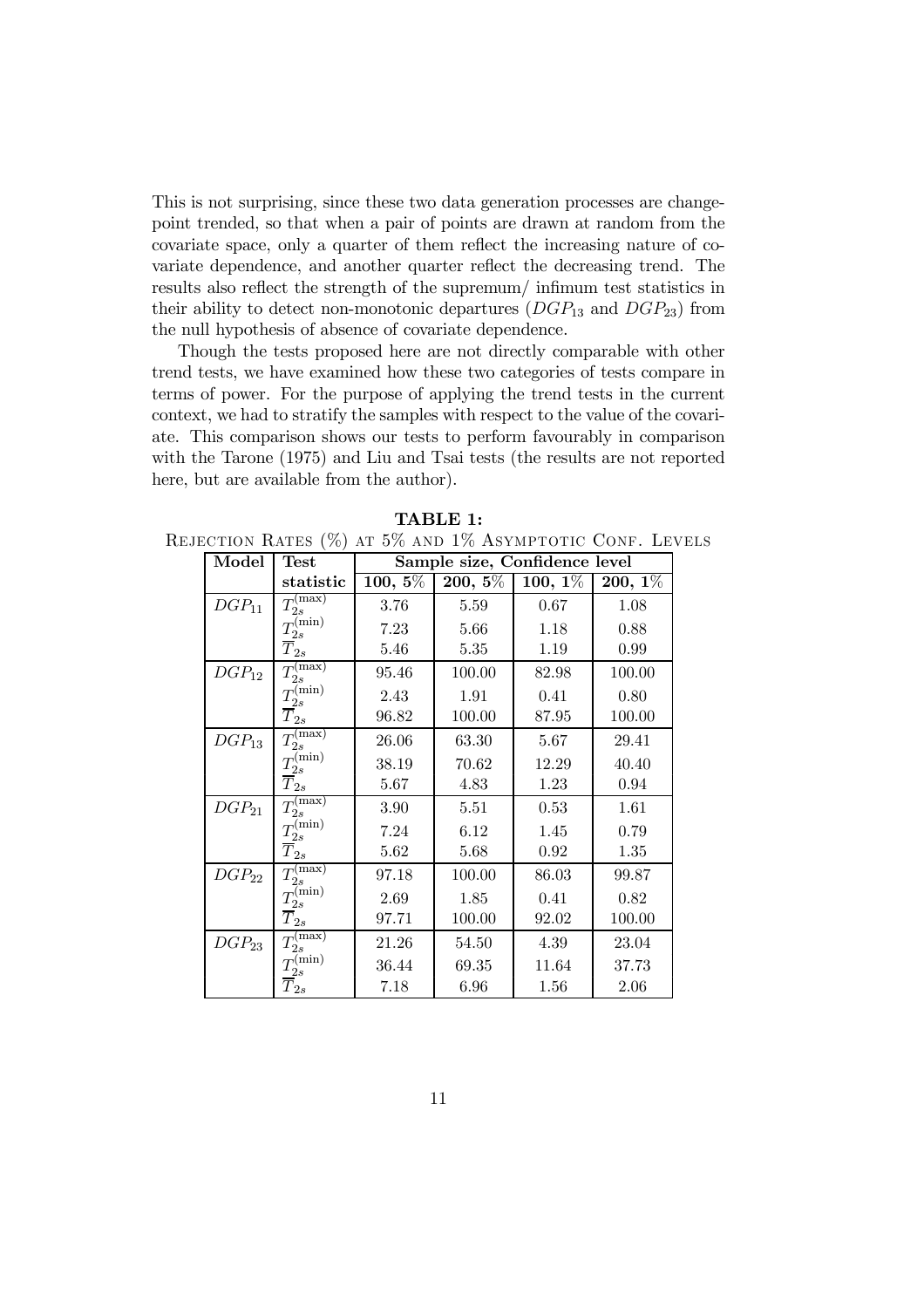# 4 An application

In this section, we illustrate the use of the tests proposed in this paper by way of an application, in which we study the effect of aggregate  $Q$  on the hazard rate of corporate failure in the UK. The data are on firm exits through bankruptcy over the period 1980 to 1998 and pertain to 2789 listed manufacturing companies, covering 24,034 company years and includes 95 bankruptcies. The data are right censored (by the competing risks of acquisitions, delisting etc.), left truncated in 1980, and contain delayed entries. Here the focus of our analysis is on the impact of aggregate Q on corporate failure (more detailed analysis of these data are reported elsewhere (Bhattacharjee et al., 2002)). Following usual practice, we consider the reciprocal of Q as the continuous covariate in our regression model.

*A priori*, we expect periods with higher values of the covariate to correspond to lower incidence of bankruptcy. However, estimates of the Cox proportional hazards model on these data reports a hazard ratio of 0.92, with  $p$ -value 0.156 per cent. One would then be tempted to believe that covariate dependence is absent. However, such lack of evidence of covariate effect could also arise from model misspecification. This possibility suggests that we could take a completely nonparametric approach that does not assume any *a priori* knowledge of the nature of covariate dependence.

Descriptive graphical tests based on counting processes conditional on several pairs of covariate values indicate significant trend in the hazards. Hence, we applied our tests of absence of covariate dependence to these data (Table 2). Each of the tests were based on 20 pairs of distinct covariate values. The results of the tests support our *a priori* belief; the null hypothesis is rejected at 5 per cent level of significance in favour of the alternative of negative trend,  $H_1^*$ :  $\lambda(t|x_1) \leq \lambda(t|x_2)$  for all  $x_1 > x_2$  (with strict inequality holding for some  $x_1 > x_2$ ). This implies that, contrary to what the estimates of the Cox regression model indicates, higher aggregate  $Q$  significantly depresses the hazard of business exit due to bankruptcy.

TABLE 2: Tests for absence of covariate dependence:  $U^{IV}$  Corporate Bankruptcy part

| <b>Test</b>                             | UN CORPORATE BANKRUPTCY DATA<br>Test Statistic P-Value $(\%)$ |        |
|-----------------------------------------|---------------------------------------------------------------|--------|
| $\varGamma^{(\max)}_{2s}$<br>- Logrank  | 0.592                                                         | 1.0000 |
| $T_{\rm s}^{\rm (min)}$<br>- Logrank    | $-3.732$                                                      | 0.0188 |
| $T_c^{\text{(max)}}$<br>- Gehan-Breslow | 0.500                                                         | 1.0000 |
| $T_{2s}^{(\min)}$<br>- Gehan-Breslow    | $-3.046$                                                      | 0.0370 |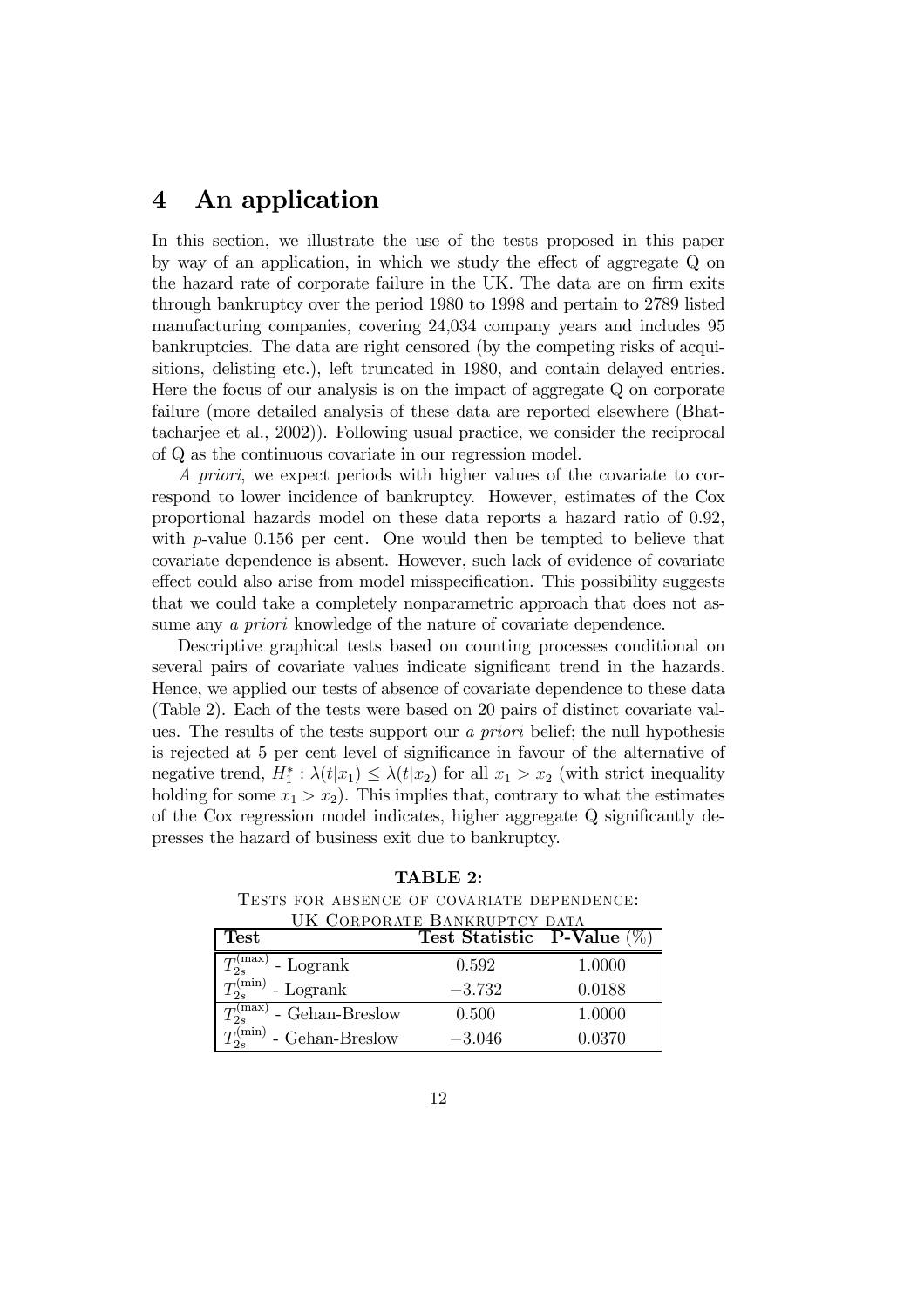TABLE 3:

| MODEL ESTIMATES: CORPORATE BANKRUPTCY DATA |  |
|--------------------------------------------|--|
| Model/ Parameter Hazard Ratio z-stat.      |  |
|                                            |  |

| $Q.I[t \in [0,9)]$        | 0.947 | $-0.54$ |
|---------------------------|-------|---------|
| $Q.I[t \in [9, 17)]$      | 0.773 | $-1.30$ |
| $Q.I[t \in [17, 26)]$     | 0.147 | $-2.06$ |
| $Q.I[t \in [26, \infty)]$ | 0.193 | $-2.96$ |

Further, these supremum/ infimum test statistics provide additional information on the covariate pairs for which the basic test statistics assume extreme values, which may be useful in further investigating the nature of departures from proportionality. For the bankruptcy data, for example, the significant test-statistics  $T_{2s}^{**}$ <sup>\*\*</sup> are attained for the covariate pairs  $\{-0.058, 0.116\}$ (7th and 63rd percentile) for the logrank test statistic and  $\{-0.017, 0.098\}$ (10th and 50th percentile) for the Gehan-Breslow test. This further indicates a strong evidence of trend.

To explore whether this apparent trend in hazards was masked in the original Cox regression by lack of proportionality, we present in Table 3 a time varying coefficient model for the same data estimated using the histogram sieve estimators proposed by Murphy and Sen (1991). Here, we allow the regression coefficient for the covariate  $Q$  to vary over the life of the firm, having different effects over the time ranges '0-8 years', '9-16 years', '17-25 years' and 'above 25 years' of post-listing age. The results confirm the presence of trend, particularly at higher ages.

The above application demonstrates the use of the proposed test statistics. These tests are useful not only for detecting presence of covariate dependence for continuous covariates, but also for detecting trend and changepoint trend in the effect of a covariate. Further, the tests can provide clues about the approximate location of such changepoints, when present.

# 5 Testing for proportionality with individual level frailty

It is well-known that the proportionality assumption underlying the Cox proportional hazards model does not hold in many applications. At the same time, credible inference under the model depends crucially on the validity of the proportionality assumption. Further, the effect of a covariate is often monotone, in the sense that the lifetime (or duration) conditional on a higher value of the covariate ages faster or slower than that conditional on a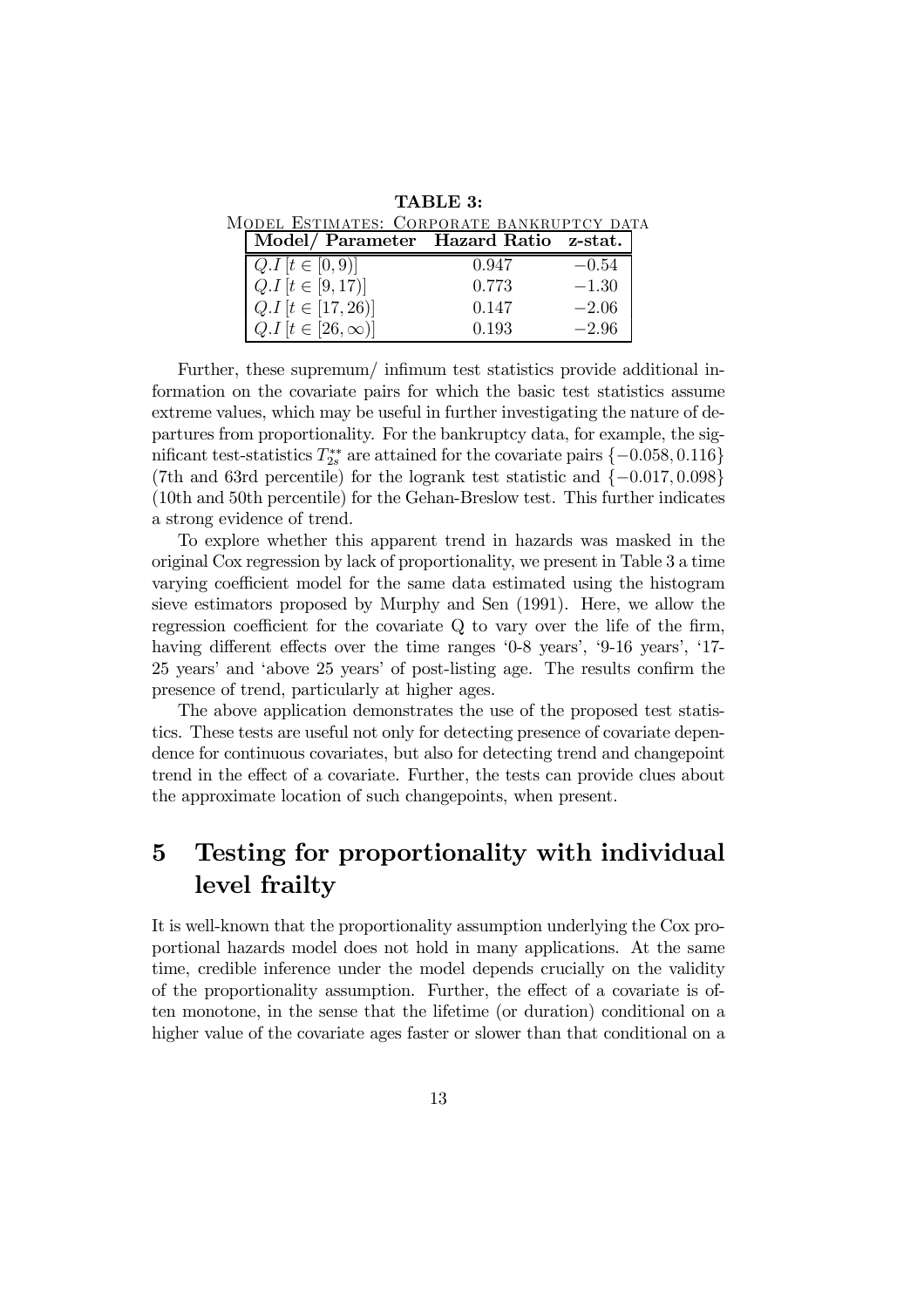lower value (Bhattacharjee, 2004). Ordered departures of this kind are common in applications, and the models provide useful and intuitively appealing descriptions of covariate dependence in non-proportional situations.

Testing for proportionality against such ordered departures is, therefore, an important area of research. For a binary covariate (2 sample setup), tests for proportionality against a monotone hazard ratio alternative have been proposed by Gill and Schumacher (1987) and Deshpande and Sengupta (1995), while Sengupta et al. (1998) proposed a test against the weaker alternative of monotone ratio of cumulative hazards.

In a recent contribution, Bhattacharjee (2006) has extended the notion of monotone hazard ratio in two samples to the situation when the covariate is continuous, and proposed tests for proportionality against ordered alternatives. Specifically, the alternative hypothesis here states that, lifetime conditional on a higher value of the covariate is convex (or concave) ordered with respect to that conditional on a lower covariate value. Bhattacharjee (2004) show that, in the absence of unobserved heterogeneity, monotone covariate dependence of this type can be conveniently studied using age-varying covariate effects and propose biased bootstrap methods to estimate these effects. The above tests are valid when there is no unobserved heterogeneity, or when random effects heterogeneity is in the nature of shared frailties. However, being based on counting process martingales, they are not useful when there is individual level frailty. Our contribution here is to develop tests for proportional hazards in the presence of individual level inobserved heterogeneity with completely unrestricted and unknown frailty distribution.

### 5.1 The mixed proportional hazards (MPH) model

Monotone covariate effects in the presence of individual level frailty with arbitrary distribution have not been discussed in the literature. In fact, apart from a few important contributions which we discuss below, most of the research has assumed a finite dimensional distribution either for the lifetime or for the frailty. To start with, we consider the following MPH model

$$
\ln \Lambda_0(T) = \beta^T \cdot Z + U + \varepsilon,\tag{11}
$$

where  $\ln \Lambda_0(t)$  is an increasing function of arbitary shape (the log cumulative hazard function), log-frailty  $U$  has an arbitrary distribution that is independent of the covariates Z, and  $\varepsilon$  has an extreme value distribution. Since U has an arbitrary distribution, so does  $U + \varepsilon$ , and hence this is a special case of the monotonic transformation model considered by Horowitz (1996).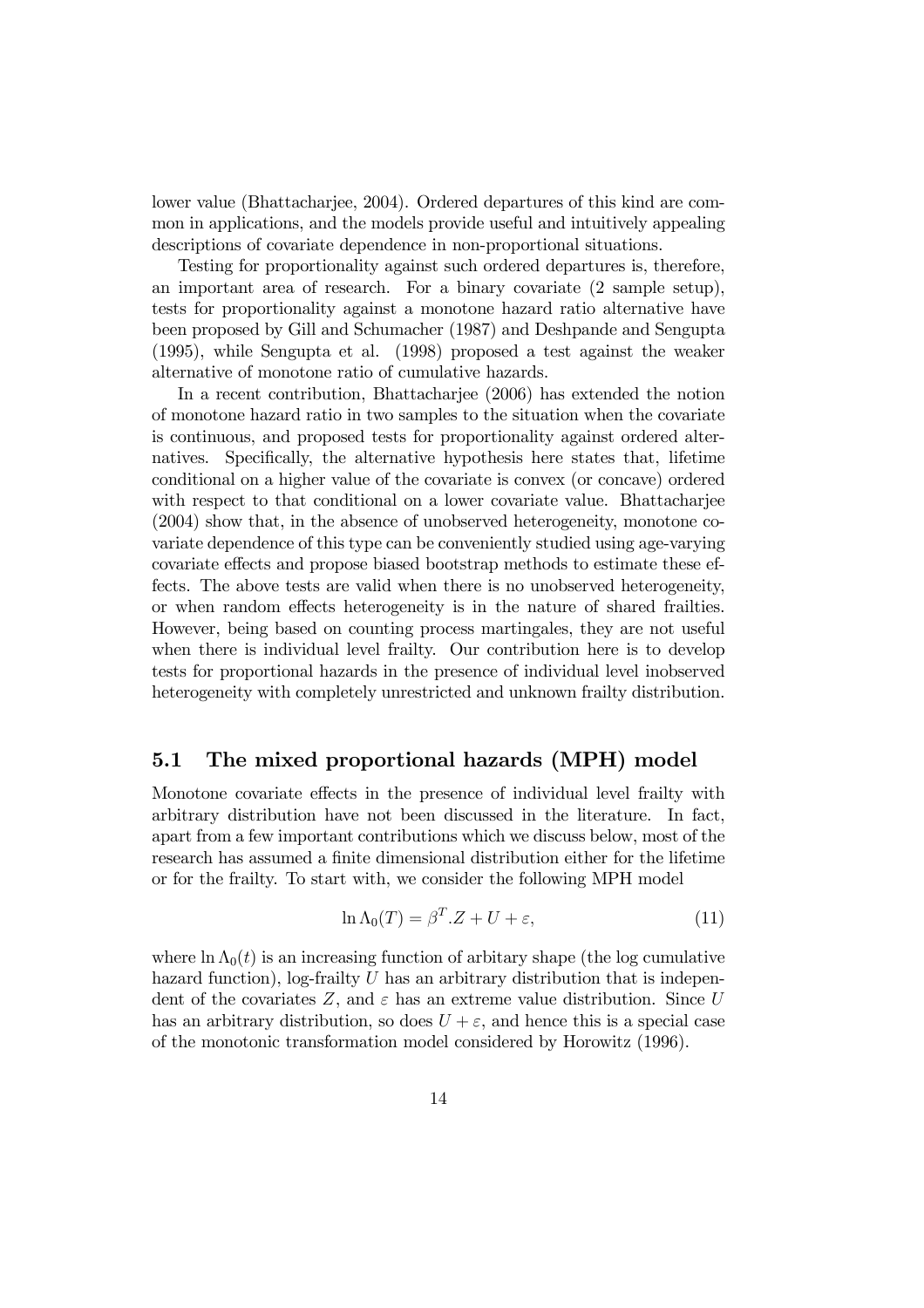Because the MPH model (Equation 11) still continues to hold if a constant is added to both sides, a location normalisation is required for identification. This is achieved by setting

$$
\Lambda_0(t_0) \equiv 1 \tag{12}
$$

for some fixed and finite  $t_0 > 0^3$ . Our interest here is in making inferences about proportionality using estimates of the baseline cumulative hazard function,  $\Lambda_0(t) = \int_0^t \lambda_0(s) ds$ . Because of the above normalisation, testing for proportionality becomes equivalent to testing the equality of hazard functions conditional on different values of a chosen covariate (say,  $X$ ).

The MPH model has an important distinction from the standard transformation model, in that a scale normalisation is not necessary here. In other words,  $\beta$  is exactly identified by the fact that the scale of  $\varepsilon$  is fixed. However, the scale parameter is very difficult to estimate, which has implications for the rate of convergence of model estimates. The fastest achievable rate of convergence for the cumulative baseline hazard function estimates is only  $N^{-2/5}$ , which is smaller than the usual convergence rate of  $N^{-1/2}$ .

Under an arbitrary heterogeneity distribution, Melino and Sueyoshi (1990) provide a constructive proof of identifiability in the MPH model for the continuous regressor case. The identification, however, relies heavily on the observed duration density at  $t = 0$ , which is in practice very difficult to assess using real-life data. Kortram et al. (1995) provide a constructive proof for the two-sample (binary regressor) case (i.e., where  $\beta^T.z$  can take only two distinct values), and Lenstra and Van Rooij (1998) exploit this to construct a consistent nonparametric estimator. This idea is potentially useful; however, the asymptotic distribution of their estimator of the baseline cumulative hazard function is unknown.

We focus instead on a kernel-based estimator of the baseline cumulative hazard function, proposed by Horowitz (1999), in the presence of scalar unobserved heterogeneity with completely unrestricted distribution. The proposed estimators are based on estimates for the scale parameter combined with those for the linear transformation model proposed in Horowitz  $(1996)$ . Our interest lies in estimates of the cumulative hazard function and the hazard function, the rate of convergence for which can be made arbitrarily close to  $N^{-2/5}$  by suitable choice of bandwidths.

Two features of the estimation methodology are relevant to our work. First, while we are interested in estimates of the cumulative baseline hazard  $(\widehat{\Lambda}_{0}(t|x_{1}), \widehat{\Lambda}_{0}(t|x_{2}), \ldots)$  for different values of the chosen covariate, these can

<sup>&</sup>lt;sup>3</sup>Note that, an important implication of this location normalisation is that absense of covariate dependence cannot be tested in the presence of individual-level frailty.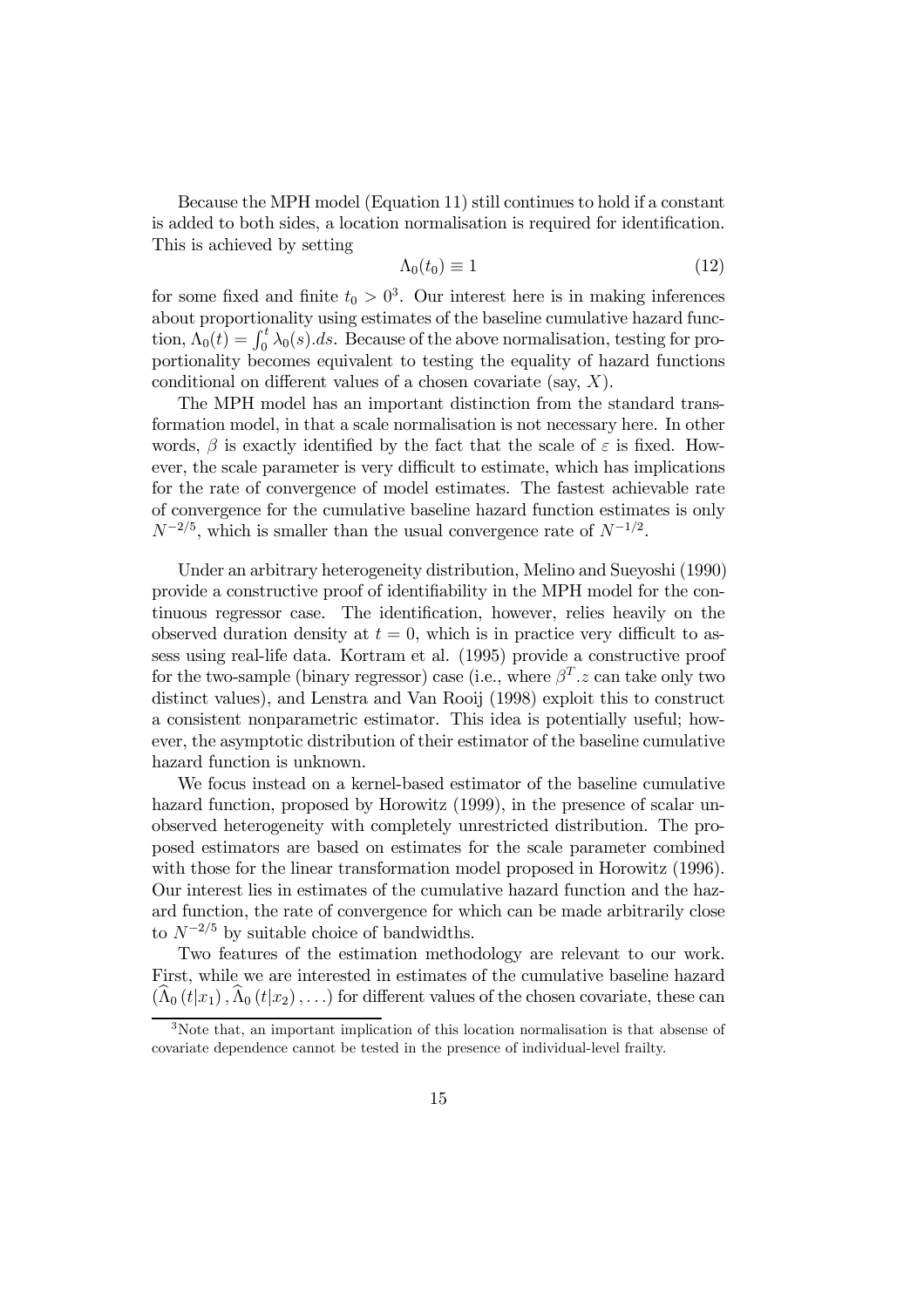only be estimated in the presence of at least one other covariate,  $Z$ . In practice, this is not a severe restriction because in most applications there would be at least two different covariates. Second, and more crucially, the proportional hazards assumption must hold for the other covariates,  $Z$ , included in the model. This restriction is particularly important here because, in any case, some covariates have potentially nonproportional effects on the hazard function. However, nonproportionality can be accommodated in a simple way by allowing the covariate effects vary with age (Bhattacharjee, 2004). In other words, a simple histogram sieve (Murphy and Sen, 1991) can mitigate the nonproportional effects of these covariates. In fact, to counter the potential adverse effect of nonproportionality, it may be more useful to interact most (if not all) covariates with a histogram sieve until proportionality has been tested for.

### 5.2 Tests for proportionality

Based on the estimates of cumulative baseline hazard and baseline hazard function conditional on different values of the selected covariate, we now discuss our tests for proportionality. If there were no frailty, standard tests from the survival analysis literature could be used for this purpose. The statistical properties for most of these tests are based on the asymptotic joint distribution of processes  $\int_0^t$  $K_n(s; x) \cdot d\Lambda_{0,n}(s; x)$ , where t may either be a fixed time point or a stopping point with respect to an appropriate filtration,  $K_n$  is a random process and  $\Lambda_{0,n}$  is an estimator of the baseline cumulative hazard function; both  $K_n$  and  $\widehat{\Lambda}_{0,n}$  are measured at a given fixed value of the covariate  $x$ .

For example, like in Section 2, proportionality can be tested against the omnibus alternative (violation of PH assumption) by conducting several log rank tests for different pairs of covariate values, and then combining the standardised tests by taking their average (Equation 10). Note that, under the current setup, testing for trend is no longer relevant. Due of the location normalisation (Equation 12), testing for proportionality is equivalent to testing for absence of covariate dependence (equality of hazards). At the same time, if equality of hazards does not hold, the location mormalisation will force hazard rates to intersect at least once within the duration  $(0, t_0)$ .

Testing for proportionality against ordered alternatives of monotone covariate dependence, such as

*IHRCC* : whenever 
$$
x_1 > x_2
$$
,  $\lambda(t|x_1)/\lambda(t|x_2) \uparrow t (\equiv (T|X = x_1) \prec_c (T|X = x_2))$   
*DHRCC* : whenever  $x_1 > x_2$ ,  $\lambda(t|x_2)/\lambda(t|x_1) \uparrow t (\equiv (T|X = x_2) \prec_c (T|X = x_1))$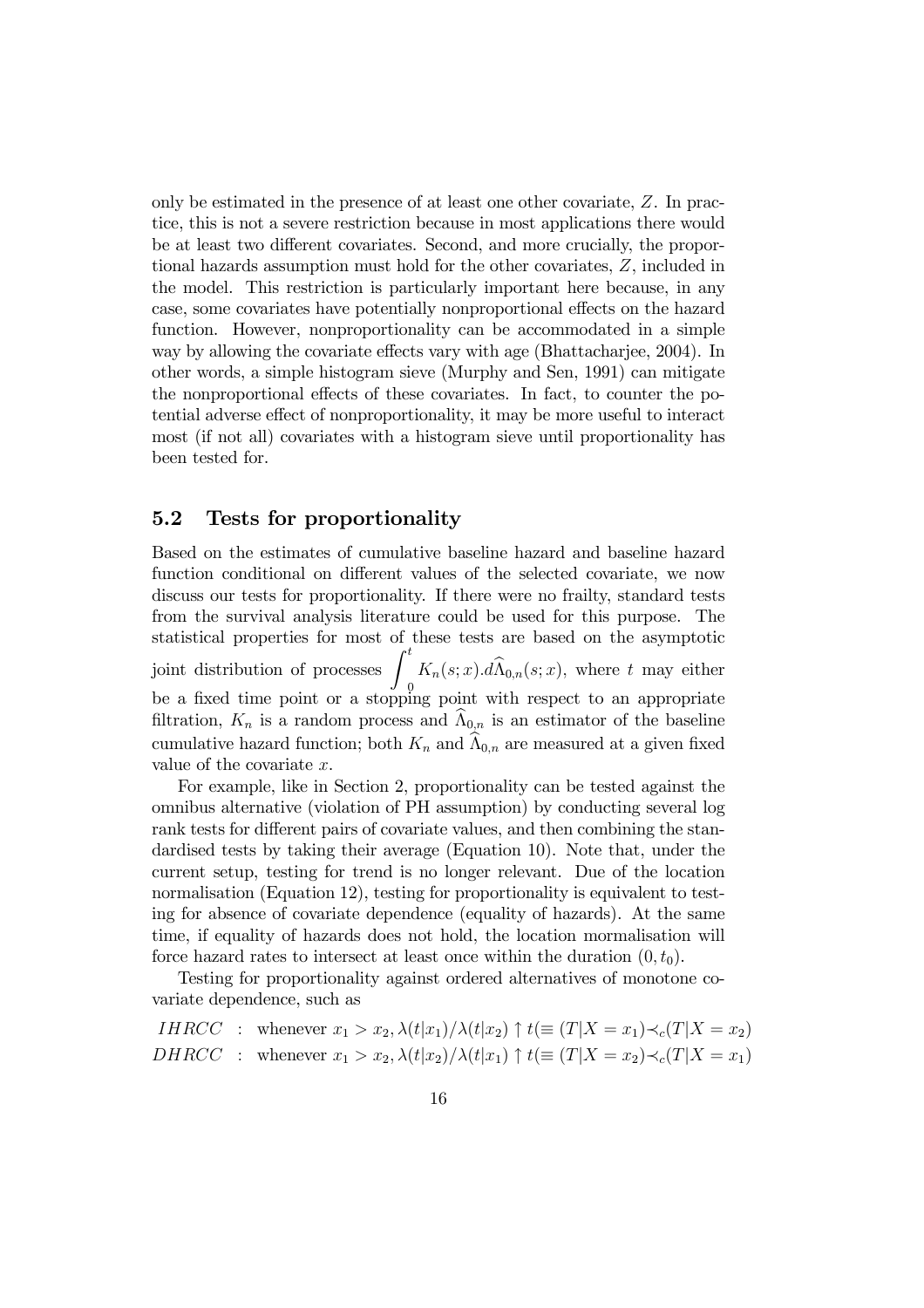considered in Bhattacharjee (2006), can be conducted by extending tests such as the one proposed in Gill and Schumacher (1987) to the continuous covariate setup<sup>4</sup>. Following Bhattacharjee  $(2006)$ , we describe three tests based on maxima, minima or average of the usual two sample tests. For the alternative of 'increasing hazard ratio' (convexity) in two samples (having cumulative hazard functions  $\Lambda_1(t)$  and  $\Lambda_2(t)$ , the test statistic proposed by Gill and Schumacher (1987) is

$$
T_{GS, std} = \frac{T_{GS}}{\sqrt{\widehat{Var}\left[T_{GS}\right]}},\tag{13}
$$

where

$$
T_{GS} = T_{11}T_{22} - T_{12}T_{21},
$$
  
\n
$$
\widehat{Var}[T_{GS}] = T_{21}T_{22}V_{11} - T_{21}T_{12}V_{12} - T_{11}T_{22}V_{21} + T_{11}T_{12}V_{22},
$$
  
\n
$$
T_{ij} = \int_0^t L_i(t)d\widehat{\Lambda}_j(t), (i, j = 1, 2),
$$
  
\n
$$
V_{ij} = \int_0^t L_i(t)L_j(t)\{Y_1(t)Y_2(t)\}^{-1}d(N_1 + N_2)(t), (i, j = 1, 2),
$$

 $t$  is a random stopping time (for example,  $t$  may be taken as the time at the final observation in the combined sample),  $L_1(t)$  and  $L_2(t)$  are two predictable processes, and for the j-th sample  $(j = 1, 2)$ ,  $\Lambda_i(t)$  denotes the Nelson-Aalen estimator of the cumulative hazard function,  $Y_i(t)$  is the number of individuals on test at time t, and  $N_i(t)$  are counting processes counting the number of failures in sample  $j$  at time  $t$ .

Gill and Schumacher (1987) have shown that the unstandardised test statistic  $(T_{GS})$  has mean zero under the null hypothesis (PH) and positive (negative) mean if the hazard ratio  $\lambda_1(t)/\lambda_2(t)$  is monotonically increasing in t on  $[0, \infty)$  and  $L_1$  and  $L_2$  are so chosen that  $L_1(t)/L_2(t)$  is monotonically decreasing (increasing), and that its standard error would decrease to zero as sample size increases to  $\infty$  under both the null and alternative hypotheses. Hence, while the standardized test statistic  $T_{GS, std}$  would be asymptotically standard normal under the null hypothesis, it's mean would increase (decrease) to  $\infty$  ( $-\infty$ ) under the alternative hypothesis. In many applications,  $L_1$  and  $L_2$  are chosen corresponding to the Gehan-Wilkoxon and log rank tests, where  $L_1 = Y_1 Y_2$  and  $L_2 = Y_1 Y_2 (Y_1 + Y_2)^{-1}$ , so that  $L_1(t)/L_2(t)$  is monotonically decreasing in  $t$ .

<sup>4</sup> IHRCC (DHRCC) are acronyms for "Increasing (Decreasing) Hazard Ratio for Continuous Covariates".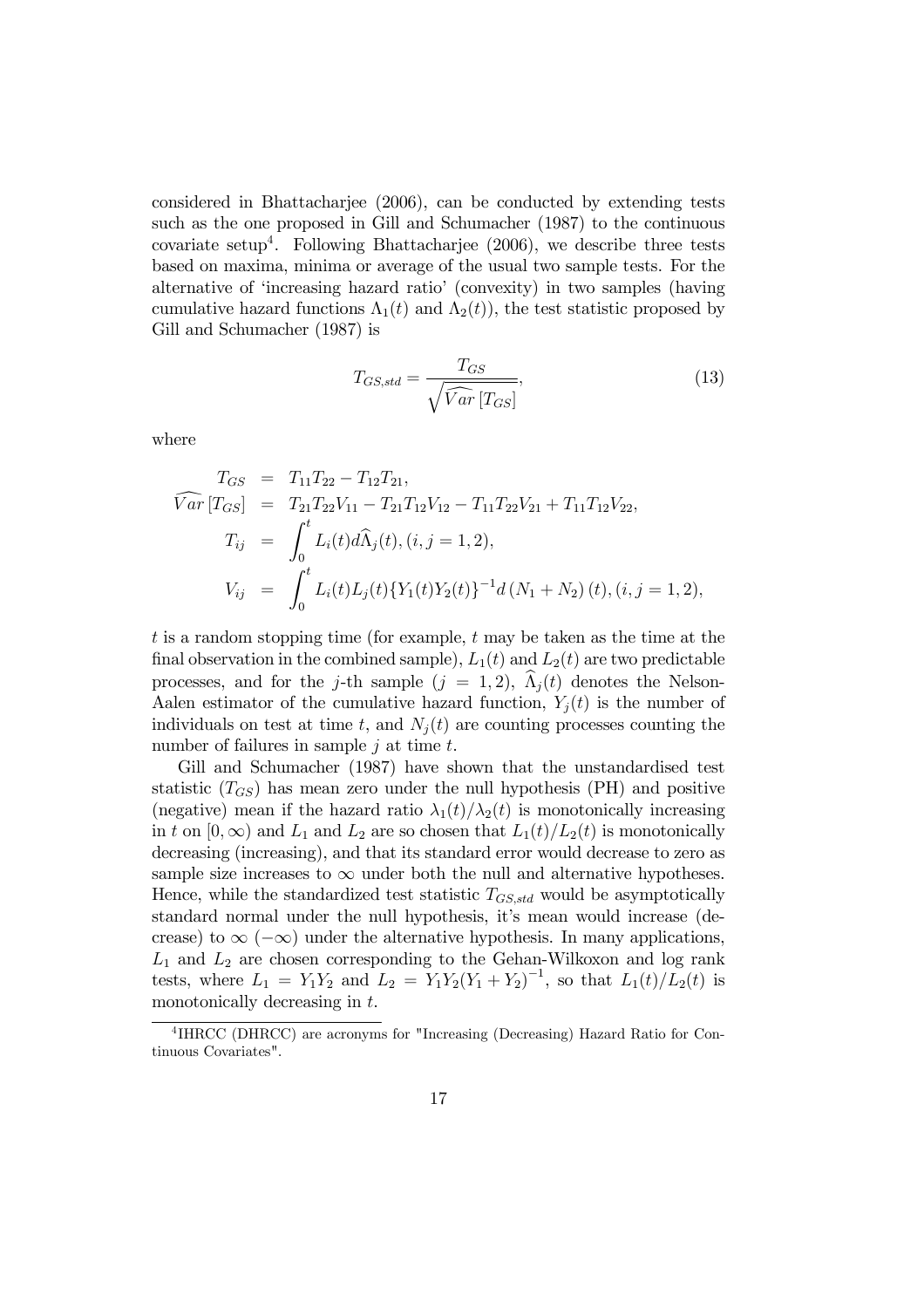For testing  $H_0$ : PH vs.  $H_1$ : IHRCC, Bhattacharjee (2006) proposed the following procedure. We fix  $r > 1$ , and select 2r distinct points  ${x_{11}, x_{21}, \ldots, x_{r1}, x_{12}, x_{22}, \ldots, x_{r2}}$  on the covariate space X, such that  $x_{l2} >$  $x_{l1}, l = 1, \ldots, r$ . We then construct our test statistics  $T_{GS}^{(\text{max})}, T_{GS}^{(\text{min})}$  and  $\overline{T}_{GS}$ based on the *r* statistics  $T_{GS, std}(x_{l1}, x_{l2}), l = 1, ..., r$  (each testing convexity with respect to the pair of counting processes  $N(t, x_{l1})$  and  $N(t, x_{l2})$ , where

$$
T_{GS, std}(x_{l1}, x_{l2}) = \frac{T_{GS}(x_{l1}, x_{l2})}{\sqrt{\widehat{Var}[T_{GS}(x_{l1}, x_{l2})]}}
$$
\n
$$
T_{GS}(x_{l1}, x_{l2}) = T_{l11}T_{l22} - T_{l12}T_{l21},
$$
\n
$$
\widehat{Var}[T_{GS}(x_{l1}, x_{l2})] = T_{l21}T_{l22}V_{l11} - T_{l21}T_{l12}V_{l12} - T_{l11}T_{l22}V_{l21} + T_{l11}T_{l12}V_{l22},
$$
\n
$$
T_{lij} = \int_0^t L_i(x_{l1}, x_{l2})(t) d\widehat{\Lambda}_0(t, x_{lj}),
$$

and

$$
V_{lij} = \int_0^t L_i(x_{l1}, x_{l2})(t) L_j(x_{l1}, x_{l2})(t) \frac{d [N(t, x_{l1}) + N(t, x_{l2})]}{Y(t, x_{l1})Y(t, x_{l2})}, i, j = 1, 2
$$

Then, the test statistics are:

$$
T_{GS}^{(\text{max})} = \max \{ T_{GS, std}(x_{11}, x_{12}), T_{GS, std}(x_{21}, x_{22}), \dots, T_{GS, std}(x_{r1}, x_{r2}) \} \{14\}
$$
  

$$
T_{GS}^{(\text{min})} = \min \{ T_{GS, std}(x_{11}, x_{12}), T_{GS, std}(x_{21}, x_{22}), \dots, T_{GS, std}(x_{r1}, x_{r2}) \} \{15\}
$$

and

$$
\overline{T}_{GS} = \frac{1}{r} \sum_{l=1}^{r} T_{GS, std}(x_{l1}, x_{l2}).
$$
\n(16)

For the choice of  $L_1$  and  $L_2$  mentioned above, these statistics would be close to zero under the null hypothesis. Under the alternative hypothesis *IHRCC*,  $\overline{T}_{GS}$  and  $T_{GS}^{(\text{max})}$  will increase to  $\infty$  as sample size increases, while under  $DHRCC$ ,  $\overline{T}_{GS}$  and  $T_{GS}^{(\text{min})}$  will decrease to  $-\infty$ .

Under the counting process formulation of survival analysis (Andersen et al., 1992), if t is a stopping time and  $K_n$  is a locally bounded predictable process, then  $\int_0^t$  $\boldsymbol{0}$  $K_n(s; x) \cdot d \left[ \Lambda_0(s; x) - \widehat{\Lambda}_{0,n}(s; x) \right]$  is a local square integrable martingale. Therefore, asymptotic distributions of these kinds of statistics can be obtained by a simple application of martingale central limit theoirem. In the presence of frailty, however, this line of reasoning does not hold, since

$$
M_i(t) = N_i(t) - \int_0^t Y_i(s) \exp[(\beta^T \cdot x)] \cdot d\Lambda_0(s)
$$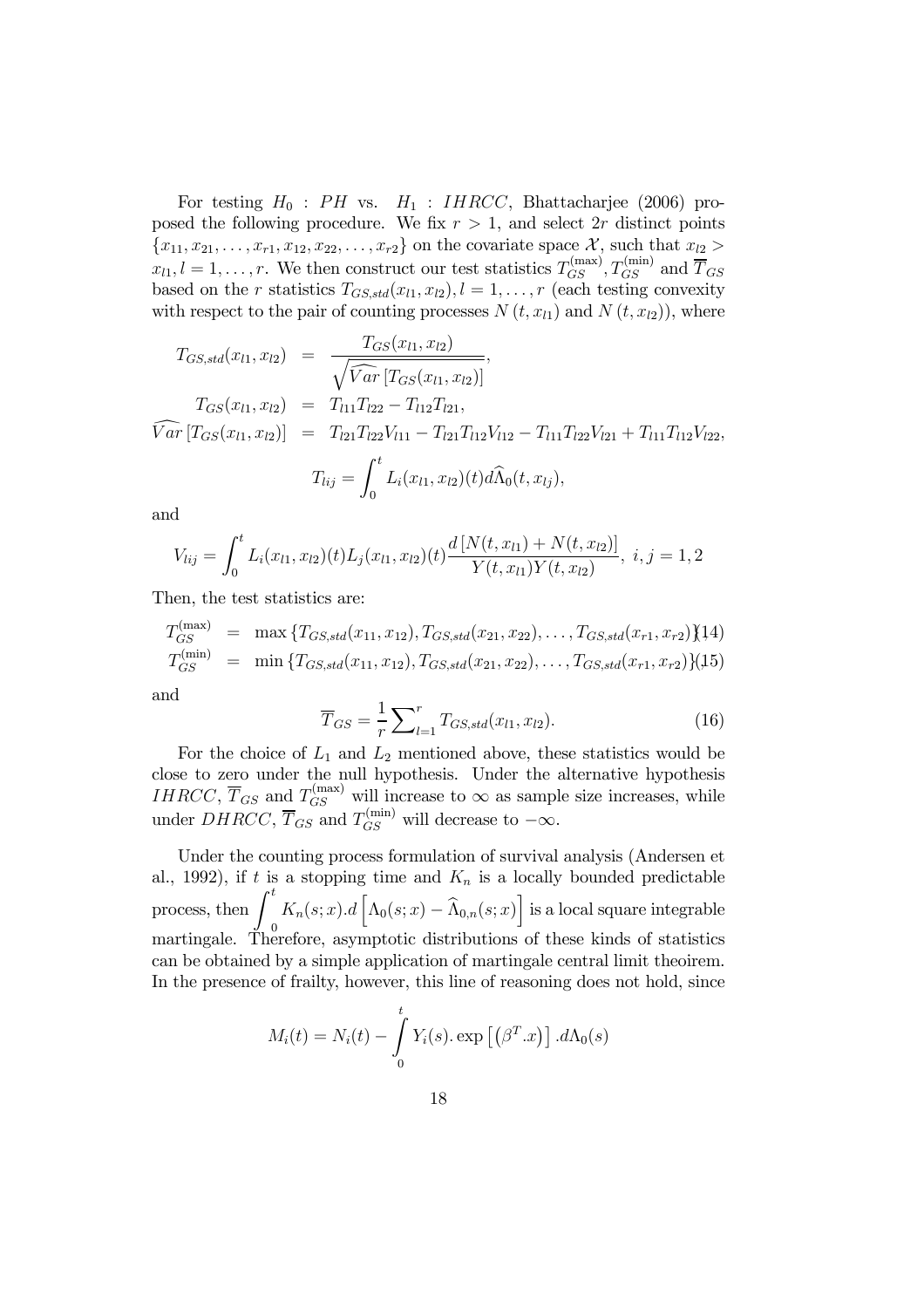(where  $N_i(t)$  is the counting process for exit and  $Y_i(s)$  is the at-risk indicator) is no longer a martingale with respect to the joint filtration generated by all the exits, censoring and covariate histories up to duration  $s$ . There are two approaches we can take.

First, using the theory of empirical processes, several researchers have recently shown that the asymptotic properties of statistics like the above can be obtained under much weaker assumptions (see, for example, Spiekerman and Lin, 1998; Lin et al., 2000; and Lin and Ying, 2001). In particular, weak convergence to a Gaussian law can be established if  $t$  is a fixed duration, the process  $K_n$  is of bounded variation ( $\int_0^t$ 0  $|dK_n(s; x)| = O_P(1)$  and the process  $\left[\Lambda_0(s; x) - \widehat{\Lambda}_{0,n}(s; x)\right]$  converges weakly to a zero mean process with continuous paths. See, for example, Lemma 1 in Spiekerman and Lin (1998) in combination with Appendix A.2 in Lin et al. (2000). The weak convergence results can be extended to cases where  $t$  is the last observed duration, and where durations are discrete (Lin et al., 2000).

We can therefore use the estimator of the cumulative baseline hazard function under frailty proposed by Horowitz (1999) instead of the Nelson-Aalen estimator of the baseline cumulative hazard. Further, we do not require the usual assumption of predictability and local boundedness of  $K_n$  used in the counting process approach. Instead, we require that this stochastic process is of bounded variation and has a probability limit which also has bounded variation. Most of the predictable weight functions considered, like the Gehan, log-rank and the Pepe-Fleming weight functions, are of bounded variation. Further, other weight functions like the one considered by Sengupta et al. (1998)  $(Y_1(t).Y_2(t). \exp(-t/TTT))$ , where TTT denotes the total time on test), which are not predictable either because they are based on all the data or because they are not right-continuous at all points, also have bounded variation and can therefore be used; see Gu et al. (1999) for further discussion. We do not go into further technical details here because the arguments follow in a fairly straightforward way from Appendix A.2 of Lin et al. (2000).

The second approach is to assume that the density function is continuous. Under this assumption, the kernel-based estimator of the baseline hazard function (Horowitz, 1999) also converges weakly to a Gaussian process. If the weight function  $K_n$  is cadlag, we can obtain weak convergence results for the above integral by a straighforward application of Theorem 3.1 in Sengupta et al. (1998). Note that, all the weight functions considered above are cadlag.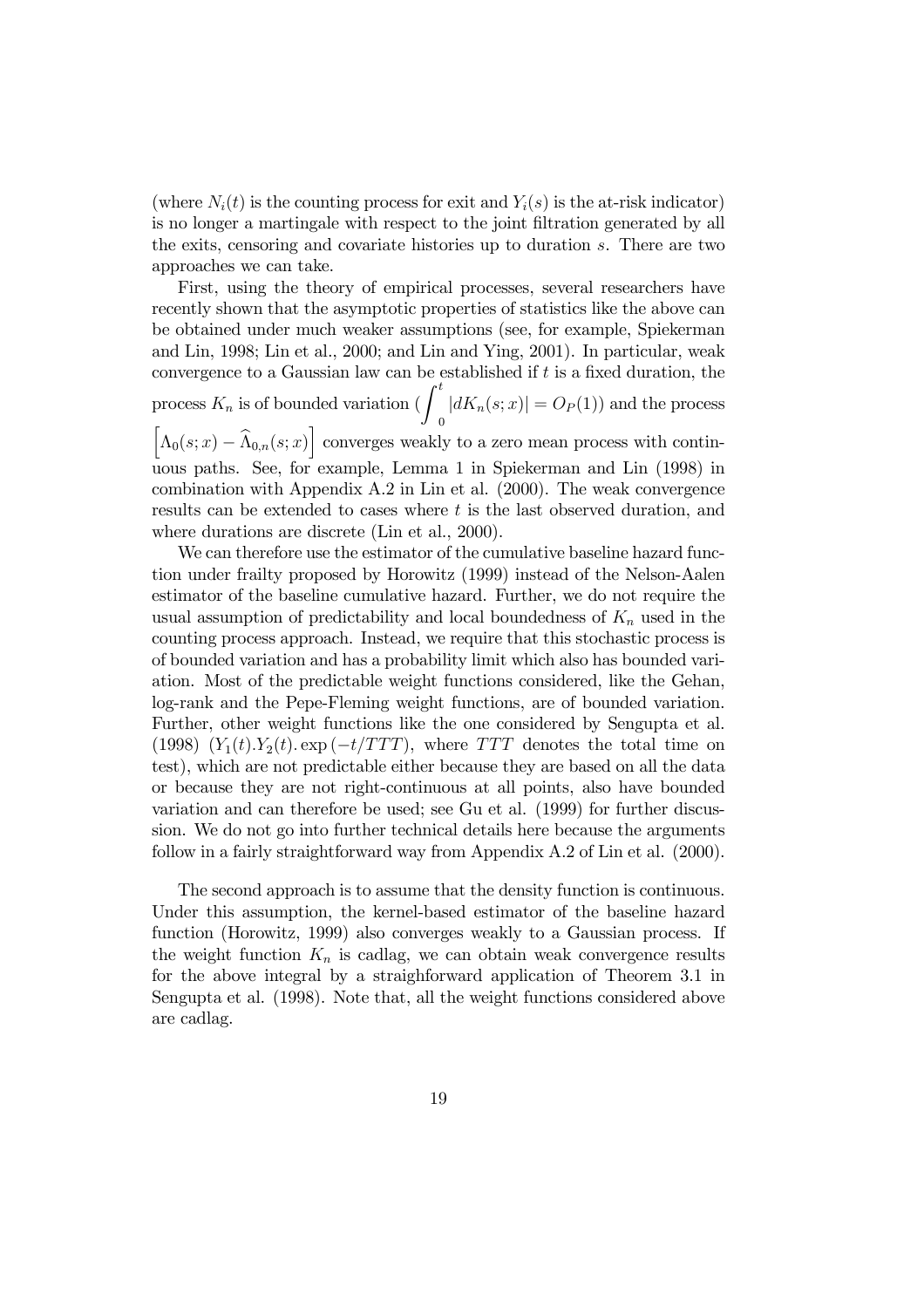### 5.3 Choice of weight functions

We close the section with a brief discussion of the choice of weight functions for the omnibus and ordered tests for proportionality with individual-level frailty. It is well known that, if hazards are proportional in the two samples, the logrank test for equality of hazards is the most optimal (see, for example, Andersen et al., 1992). However, this proportionality assumption does not hold under our alternative hypothesis, so there is no clear winner in terms of asymptotic relative efficiency (ARE).

Gill and Schumacher (1987) discuss the optimal choice of weight functions for their two sample tests of proportionality against convexity. In particular, they show that the logrank weight function  $L_1 = Y_1 Y_2 (Y_1 + Y_2)^{-1}$  in combination with Prentice's Wilcoxon generalisation (Prentice, 1978)  $L_2 =$  $Y_1 Y_2 (Y_1 + Y_2)^{-1} \cdot \widehat{S}$ , where  $\widehat{S}$  is the Kaplan-Meier estimate of the survival function in the combined sample, is an optimal choice in terms of ARE under a couple of conditions. First, the hazard ratio under proportionality is unity, which holds in our case (though not necessarily in theirs). Second, the proportion of at risk individuals in each sample is proportional. This is true if censoring is random (which we assume) and if frailty is independent of all other regressors, which is also true in our case. Therefore, the above combination of weight functions is optimal in our case.

It is perhaps possible that the lifetime  $t_0$  can be chosen to achieve further optimality of the testing procedures suggested here. This is, however, a different problem and outside the scope of the current paper.

### 6 Discussion

In summary, the tests described in this paper add important tools to the armoury of a lifetime/ duration data analyst. Therefore, our work extends an important class of two sample tests for equality of hazards to a continuous covariate framework. This also shows that usual statistical treatment of lifetime/ duration data using counting processes are useful in analysing such continuous covariate situations.

The second important contribution of the paper is in extending tests for proportionality with respect to a continuous covariate against ordered alternatives to the case when there is individual level frailty with completely unrestricted distribution. Here, counting process arguments do not hold, but we can use empirical process theory to extend standard two sample tests to this setup. In conjunction with Bhattacharjee (2006), this paper therefore extends many of these two sample testing procedures to the continuous co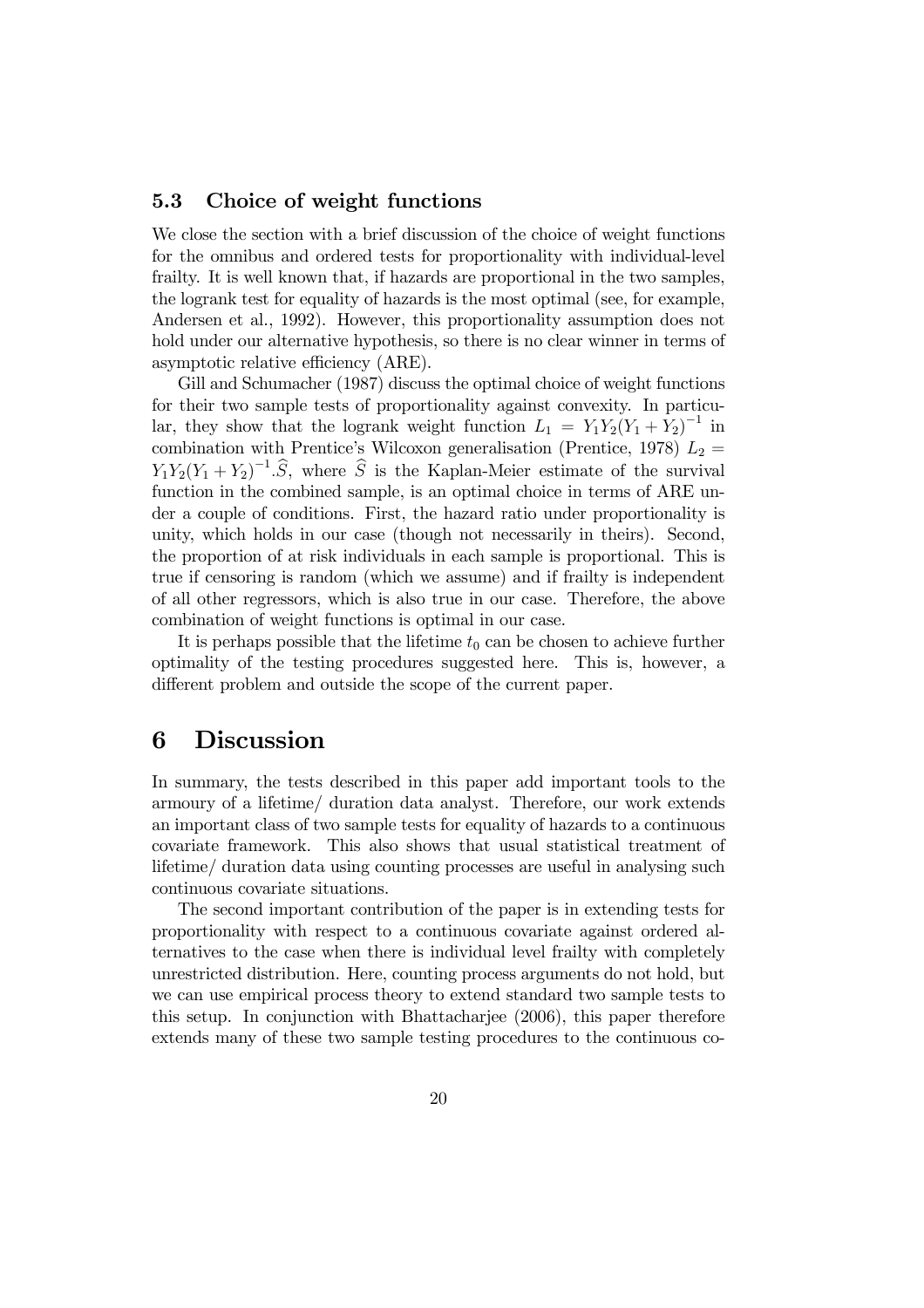variate setup, and thereby makes these tests more readily usable in real life econometric applications.

Though the discussion in this paper has largely focussed on a single continuous covariate, the tests can be readily used in applications with multiple continuous covariates. Here, one can take either of two approaches. The first one is to test the absence of covariate dependence for one covariate, while modeling covariate dependence for other covariates more explicitly using either the Cox regression model or a model with age-varying covariate effects. Then, one can use the estimates of baseline cumulative hazard functions derived from the regression model (including the other covariates, but not the one under study) to construct the appropriate test statistics. Alternatively, one can jointly test for covariate dependence for two or more covariates.

#### APPENDIX

*Proof of Theorem 1*: It follows from standard counting process arguments (see, for example, Andersen *et. al*, 1992) that, under  $H_0$ , for  $l = 1, \ldots, r$ ,

$$
T_{2s}(x_{l1}, x_{l2}) = \sum_{j=1}^{2} \int_{0}^{\tau} K(x_{l1}, x_{l2})(t) \cdot [\delta_{1j} - Y(t, x_{l1}) \{Y(t, x_{l1}) + Y(t, x_{l2})\}^{-1}]
$$

$$
\cdot dM(t, x_{lj}),
$$

where  $\delta$  is the Kronecker delta function, and  $M(t, x_{ij}), l = 1, \ldots, r, j =$ 1 2 are the innovation martingales corresponding to the counting processes  $N(t, x_{1i}), l = 1, \ldots, r, j = 1, 2.$ 

Therefore,  $M(t, x_{lj}), l = 1, \ldots, r, j = 1, 2$  are independent Gaussian processes with zero means, independent increments and variance functions

$$
Var[M(t, x_{lj})] = \int_0^{\tau} \frac{d\Lambda(s, x_{lj})}{y(s, x_{lj})},
$$

and we have as  $n \longrightarrow \infty$ ,

$$
T_{2s, std}(x_{l1}, x_{l2}) = \frac{T_{2s}(x_{l1}, x_{l2})}{\sqrt{\widehat{Var}[T_{2s}(x_{l1}, x_{l2})]}} \xrightarrow{D} N(0, 1), \qquad l = 1, \ldots, r.
$$

The proof of the Theorem would follow, if it further holds that  $T_{2s, std}(x_{l1}, x_{l2})$ ,  $l = 1, \ldots, r$  are asymptotically independent.

This follows from a version of Rebolledo's central limit theorem (see Andersen *et. al.*, 1992), noting that the innovation martingales corresponding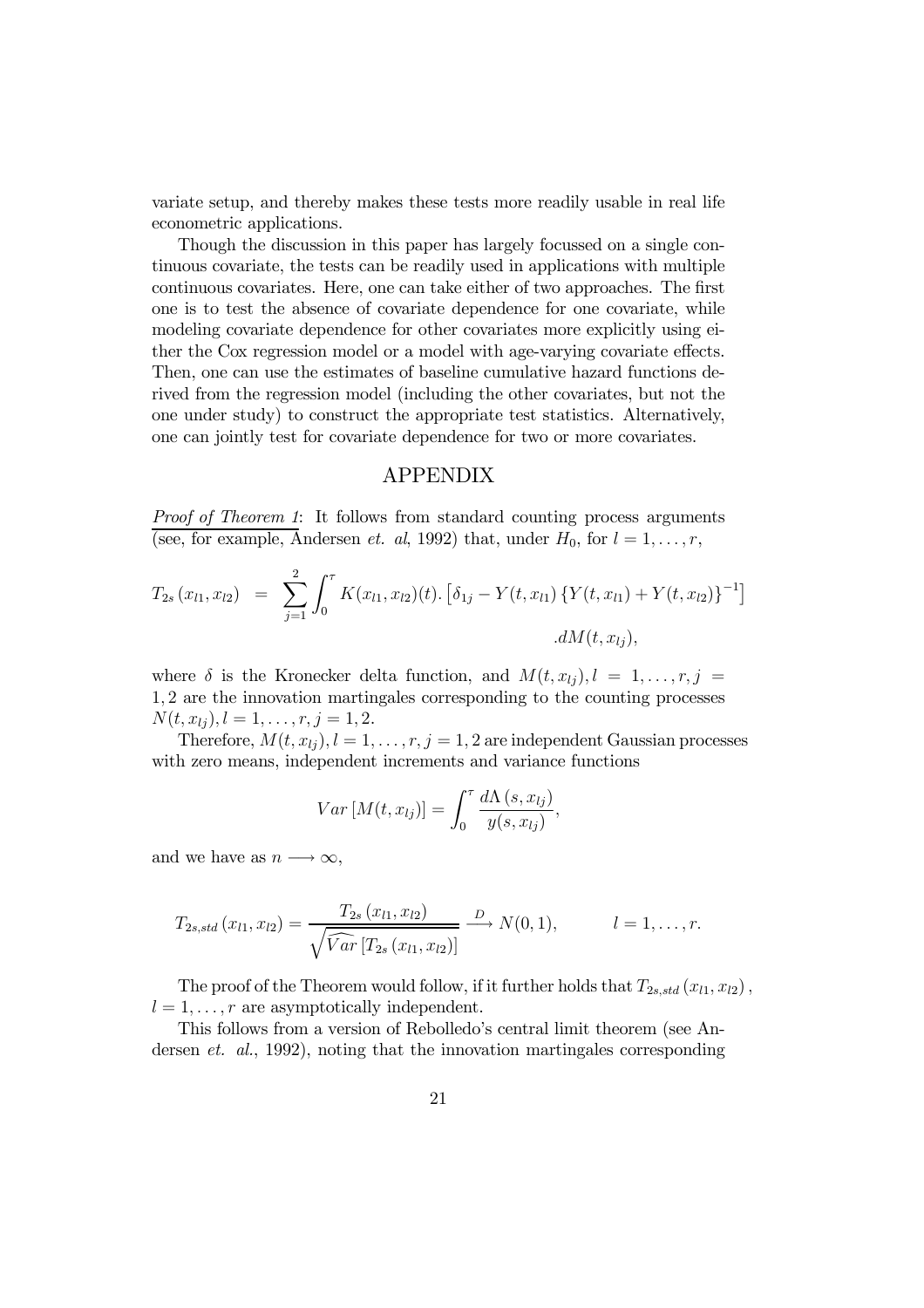to components of a vector counting process are orthogonal, and the vector of these martingales asymptotically converge to a Gaussian martingale. A similar argument in a different context can be found in Bhattacharjee (2006).

It follows that

$$
\begin{bmatrix}\nT_{2s, std}(x_{11}, x_{12})\nT_{2s, std}(x_{21}, x_{22})\n\vdots\nT_{2s, std}(x_{r1}, x_{r2})\n\end{bmatrix} \xrightarrow{D} N(\underline{\mathbf{0}}, \mathbf{I_r}),
$$

where  $\mathbf{I}_r$  is the identity matrix of order r.

Proofs of (a), (b) and (c) follow.

*Proof of Corollary 1*: Proof follows from the well known result in extreme value theory regarding the asymptotic distribution of the maximum of a sample of iid  $N(0, 1)$  variates (see, for example, Berman, 1992), and invoking the  $\delta$ -method by noting that maxima and minima are continuous functions. ¤

# References

- [1] Andersen, P.K., Borgan, O., Gill, R.D. and Keiding, N. (1992). *Statistical Models based on Counting Processes*. Springer-Verlag, New York.
- [2] Berman, S.M. (1992). *Sojourns and Extremes of Stochastic Processes*. Wadsworth and Brooks/ Cole, Pacific Grove, CA.
- [3] Bhattacharjee, A. (2004). Estimation in hazard regression models under ordered departures from proportionality. *Computational Statistics and Data Analysis* 47, 517–536.
- [4] Bhattacharjee, A. (2006). Testing Proportionality in Duration Models with Respect to Continuous Covariates. *Mimeo*.
- [5] ——, Higson, C., Holly, S. and Kattuman, P. (2002). Macro economic instability and business exit: Determinants of failures and acquisitions of large UK firms. DAE Working Paper No. 0206, Department of Applied Economics, University of Cambridge.

¤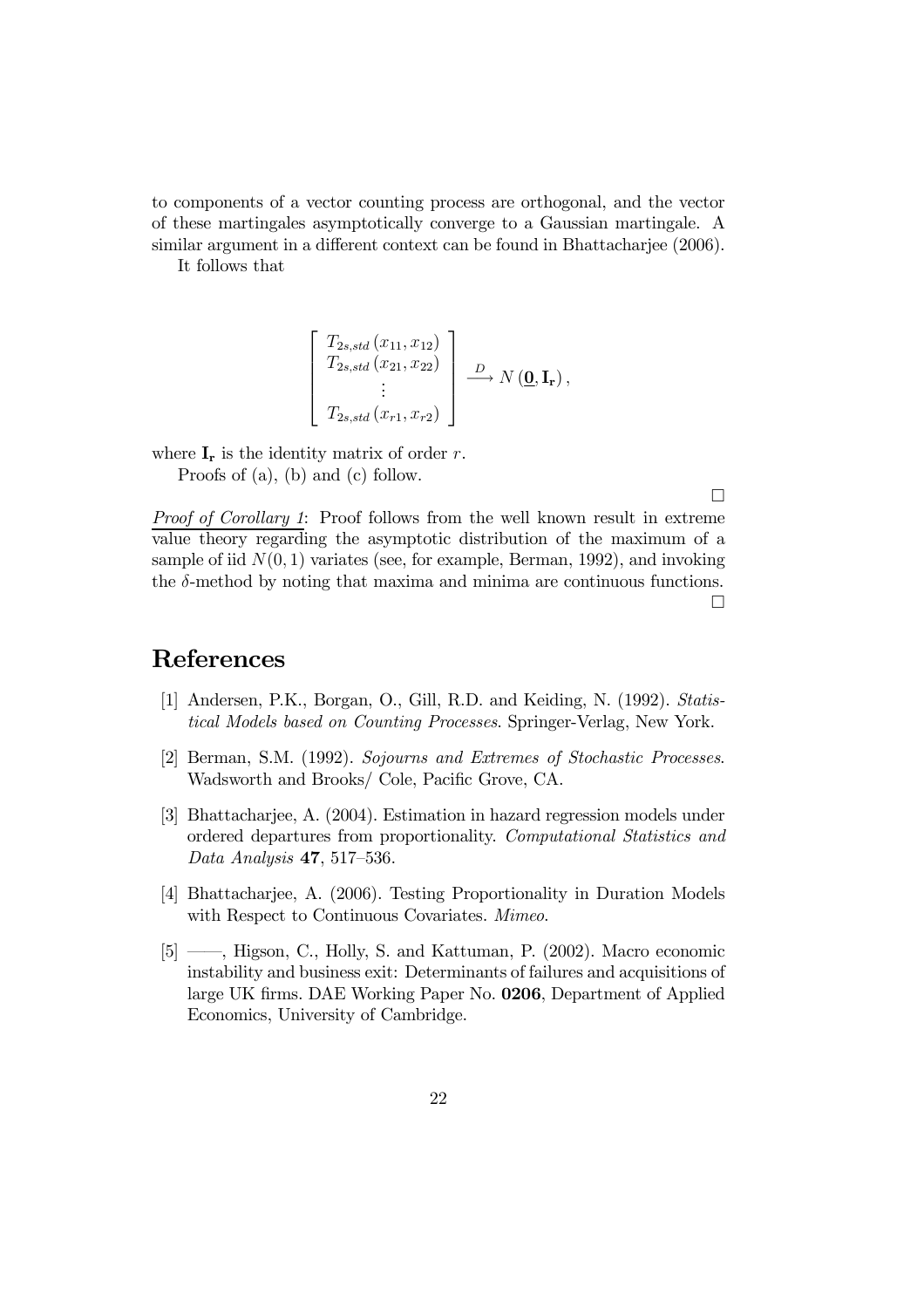- [6] Breslow, N.E. (1970). A generalized Kruskal-Wallis test for comparing K samples subject to unequal patterns of censorship. *Biometrika* 57, 579–594.
- [7] Brown, B.W., Jr., Hollander, M. and Korwar, R.M. (1974). Nonparametric tests of independence for censored data, with applications to heart transplant studies. In: *Reliability and Biometry, Statistical Analysis of Lifelength* (Eds.) Proschan, F. and Serfling, R.J., Society for Industrial and Applied Mathematics: Philadelphia, 327–354.
- [8] Cox, D.R. (1972). Regression models and life tables (with discussion). *Journal of the Royal Statistical Scociety, Series B* 34, 187–220.
- [9] Deshpande, J.V. and Sengupta, D. (1995). Testing for the hypothesis of proportional hazards in two populations. *Biometrika* 82, 251–261.
- [10] Fleming, T.R. and Harrington, D.P. (1991). *Counting processes and survival Analysis*. John Wiley and Sons, New York.
- [11] Gehan, E.A. (1965). A generalized Wilcoxon test for comparing arbitrarily singly censored samples. *Biometrika* 52, 203–223.
- [12] Gill, R.D. and Schumacher, M. (1987). A simple test of the proportional hazards assumption. *Biometrika* 74, 289–300.
- [13] Gu, M., Follmann, D. and Geller, N.L. (1999). Monitoring a general class of two-sample survival statistics with applications. *Biometrika* 86, 45–57.
- [14] Harrington, D.P. and Fleming, T.R. (1982). A class of rank test procedures for censored survival data. *Biometrika* 69, 133–143.
- [15] Horowitz, J. L. (1996). Semiparametric estimation of a regression model with an unknown transformation of the dependent variable. *Econometrica* 64, 103–107.
- [16] Horowitz, J.L. (1999). Semiparametric estimation of a proportional hazard model with unobserved heterogeneity. *Econometrica* 67, 1001–1028.
- $[17]$  —— and Neumann, G.R. (1992). A generalised moments specification test of the proportional hazards model. *Journal of the American Statistical Association* 87, 234–240.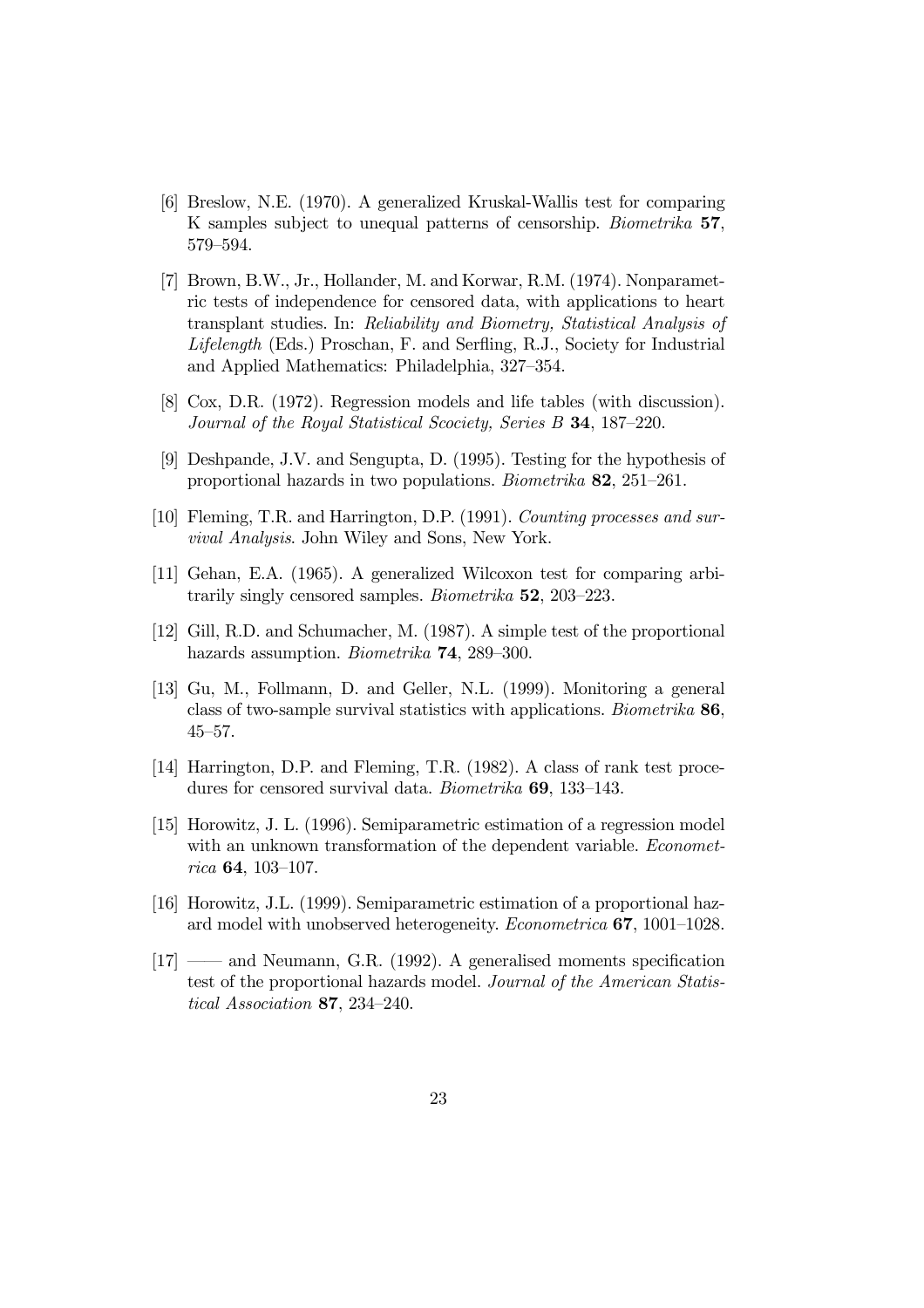- [18] Jespersen, N.C.B. (1986). Dichotomising a continuous covariate in the Cox regression model. Research Report 86/2, Statistical Research Unit, University of Copenhagen.
- [19] Jones, M.P. and Crowley, J.J. (1989). A general class of nonparametric tests for survival analysis. *Biometrics* 45, 157–170.
- $[20] \longrightarrow$  and  $\longrightarrow$  (1990). Asymptotic properties of a general class of nonparametric tests for survival analysis. *Annals of Statistics* 18, 1203– 1220.
- [21] Kortram, R.A., A.J. Lenstra, G. Ridder, and A.C.M. van Rooij (1995). Constructive identification of the mixed proportional hazards model. *Statistica Neerlandica* 49, 269–281.
- [22] Lenstra, A.J. and van Rooij, A.C.M. (1998). Nonparametric estimation of the mixed proportional hazards model. Working paper, Free University, Amsterdam.
- [23] Li, Y.-H., Klein, J.P. and Moeschberger, M.L.  $(1996)$ . Effects of model misspecification in estimating covariate effects in survival analysis for small sample sizes. *Computational Statistics and Data Analysis* 22, 177– 192.
- [24] Lin, D.Y., Wei, L.J., Yang, I. and Ying, Z. (2000). Semiparametric regression for the mean and rate functions of recurrent events. *Journal of the Royal Statistical Society* Series B 62, 711–730.
- [25] Lin, D.Y. and Ying, Z. (2001). Semiparametric and nonparametric regression analysis of longitudinal data (with discussion and a rejoinder). *Journal of the American Statistical Association* 96, 103–126.
- [26] Liu, P.Y., Green, S., Wolf, M. and Crowley, J. (1993). Testing against ordered alternatives for censored survival data. *Journal of the American Statistical Association* 88, 421, 153–160.
- $[27]$  —— and Tsai, W.Y.  $(1999)$ . A modified logrank test for censored survival data under order restrictions. *Statistics and Probability Letters* 41, 57–63.
- [28] Mantel, N. (1966). Evaluation of survival data and two new rank order statistics arising in its consideration. *Cancer Chemotherapy. Report* 50, 163–170.